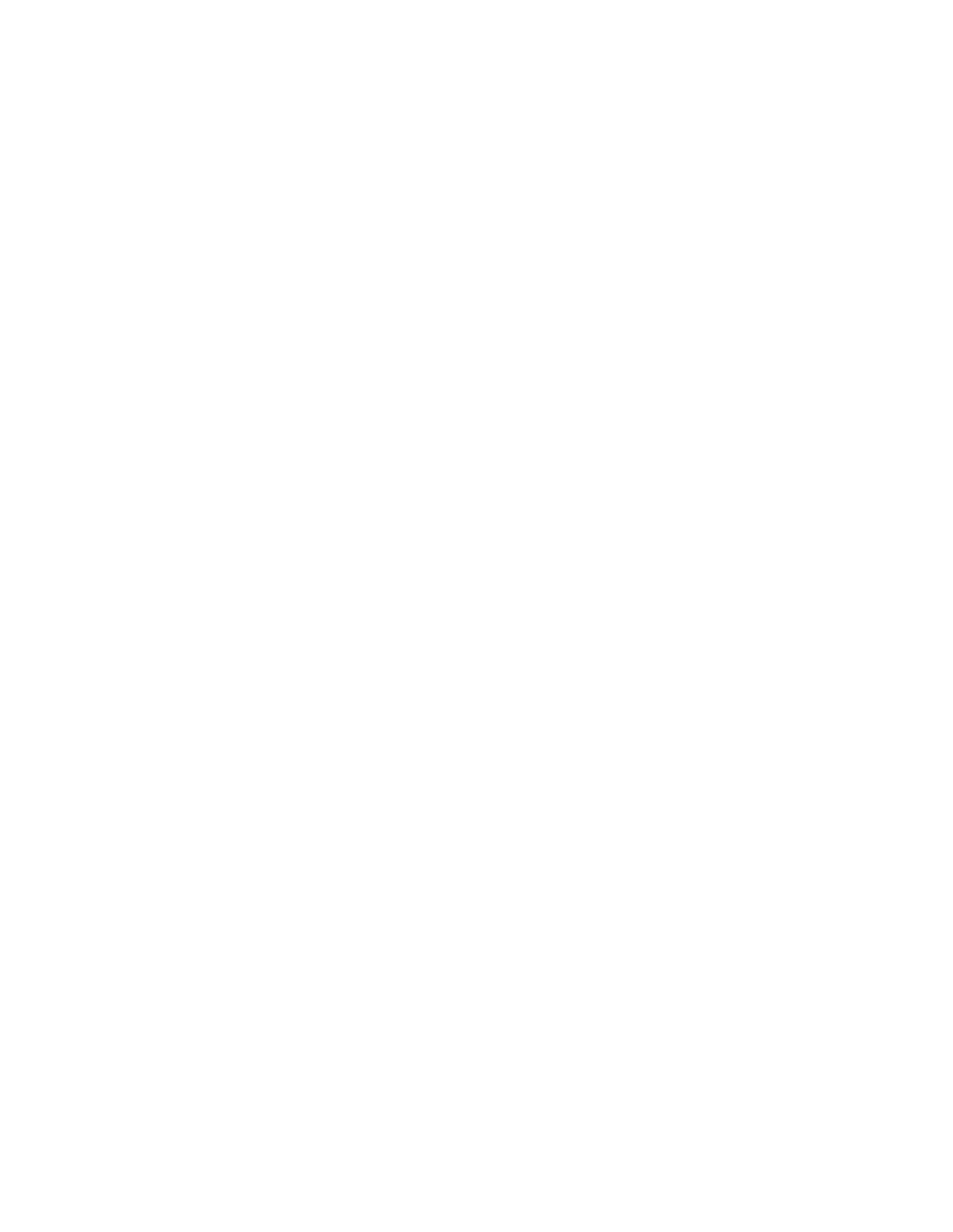## **Table of Contents**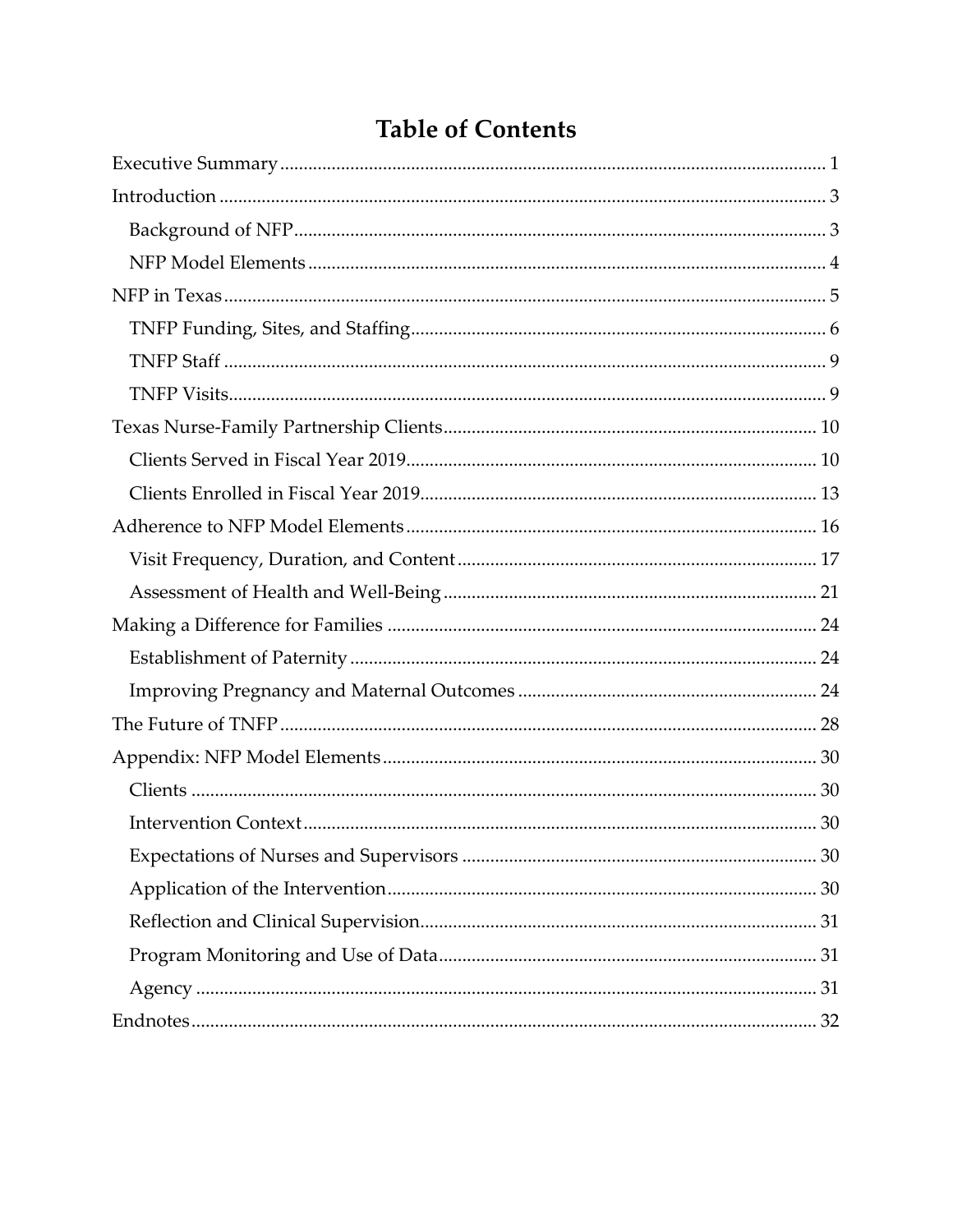## **List of Tables**

| Table 3. Demographic Characteristics of Newly Enrolled TNFP Clients 15 |  |
|------------------------------------------------------------------------|--|
|                                                                        |  |

## **List of Figures**

| Figure 2. Client-Characteristic Elements of Fidelity in TNFP and National NFP, Fiscal |  |
|---------------------------------------------------------------------------------------|--|
|                                                                                       |  |
| Figure 3. Retention Percentage during Each Phase for TNFP and National NFP, Federal   |  |
|                                                                                       |  |
| Figure 4. Average Time Spent Per Visit on Each Domain for TNFP and National NFP,      |  |
|                                                                                       |  |
|                                                                                       |  |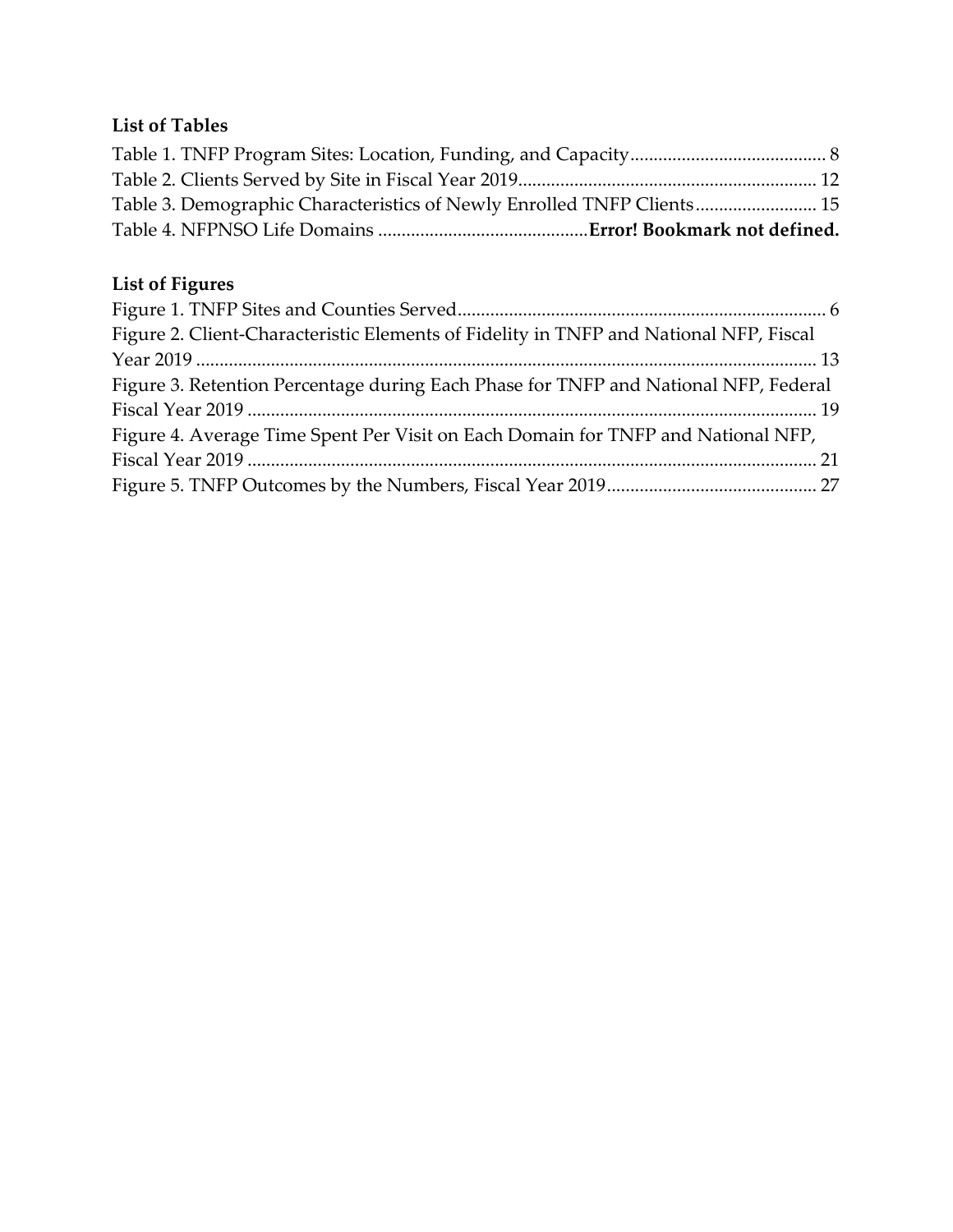#### **Executive Summary**

<span id="page-4-0"></span>The Texas Nurse-Family Partnership (TNFP) competitive grant program was established by S.B. 156, 80<sup>th</sup> Legislature, Regular Session, 2007. The Department of Family and Protective Services (DFPS) leverages funds from the TNFP competitive grant program to award grants to community-based organizations for the implementation and operation of Nurse Family Partnership (NFP) programs. In Fiscal Year 2016, oversight of TNFP was transferred to the DFPS Prevention and Early Intervention Division (PEI) by the Health and Human Services Consolidation Bill, S.B. 200, 84th Legislature, Regular Session, 2015. As such, §265.109 of the Texas Family Code requires PEI to submit an annual report to the Senate Health and Human Services Committee and the House Human Services Committee on the performance of each grant recipient during the preceding fiscal year. To fulfill this requirement, this report includes information on TNFP inputs, outputs, and outcomes in Fiscal Year 2019. The information included in this report is drawn from DFPS contracts with TNFP sites, community-level reports to DFPS, the Texas Home Visiting (THV) data system, and the NFP data reporting systems (Efforts to Outcomes and Flo). PEI also funds Nurse Family Partnership programs through it's Healthy Outcomes through Prevention and Early Support program (one site in Dallas County) and its federally-funded Texas Home Visiting program (five sites in Potter and Randall Counties, Wichita County, Gregg County, Smith County, and Bexar County). Sites funded under these other programs are not included in this report, but are covered in other PEI reports.

NFP is a voluntary, evidence-based program that helps transform the lives of vulnerable, first-time mothers and their babies through regular home visitation by specially trained registered nurses. NFP's mission is to empower first-time mothers living in poverty to successfully change their lives and the lives of their children through evidence-based nurse home visiting. To achieve their mission, NFP provides vital services to the families it serves. NFP improves pregnancy outcomes by helping women engage in good preventive health practices, including getting prenatal care from their healthcare providers, improving their diet, and reducing their use of cigarettes, alcohol, and illegal substances. NFP improves child health and development by helping parents provide responsible, protective, and competent care. NFP improves the economic self-sufficiency of the family by helping parents develop a vision for their own future, plan future pregnancies, continue their education, and find work.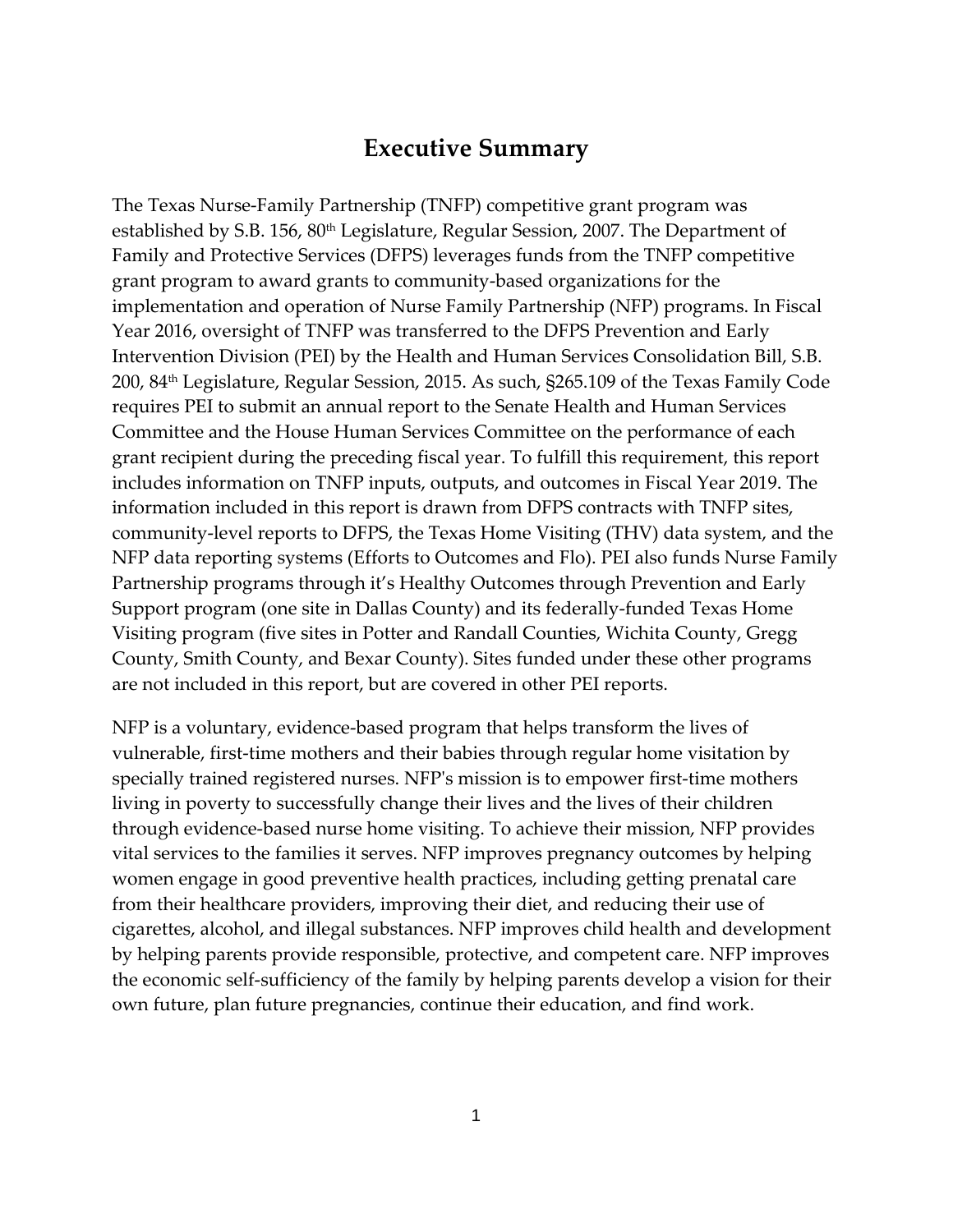Since the initial Request for Proposals in 2008, TNFP has grown from one site in Dallas to 15 state-funded sites serving low-income, first-time mothers in 24 counties across the state. In Fiscal Year 2019, these sites:

- served 3,845 clients;
- enrolled 2,383 new clients; and
- had an average monthly caseload of 2,308 clients.

These clients were served with equal or greater fidelity to each of the model elements compared to NFP sites nationally, leading to better outcomes for NFP mothers and children. Clients see value in the services NFP provides, as illustrated by the 91 percent of clients who remained enrolled in the program on their one-year anniversary in Fiscal Year 2019.

TNFP exceeded PEI's Fiscal Year 2019 goal for breastfeeding rates at six months after birth and very nearly met the goal for full-term births. TNFP families also improved over Fiscal Year 2018 performance on early language and literacy activities. PEI will be engaging with TNFP on continuous quality improvement efforts throughout Fiscal Year 2020, and beyond, to ensure that the program continues to provide the highest quality services that improve outcomes for TNFP clients.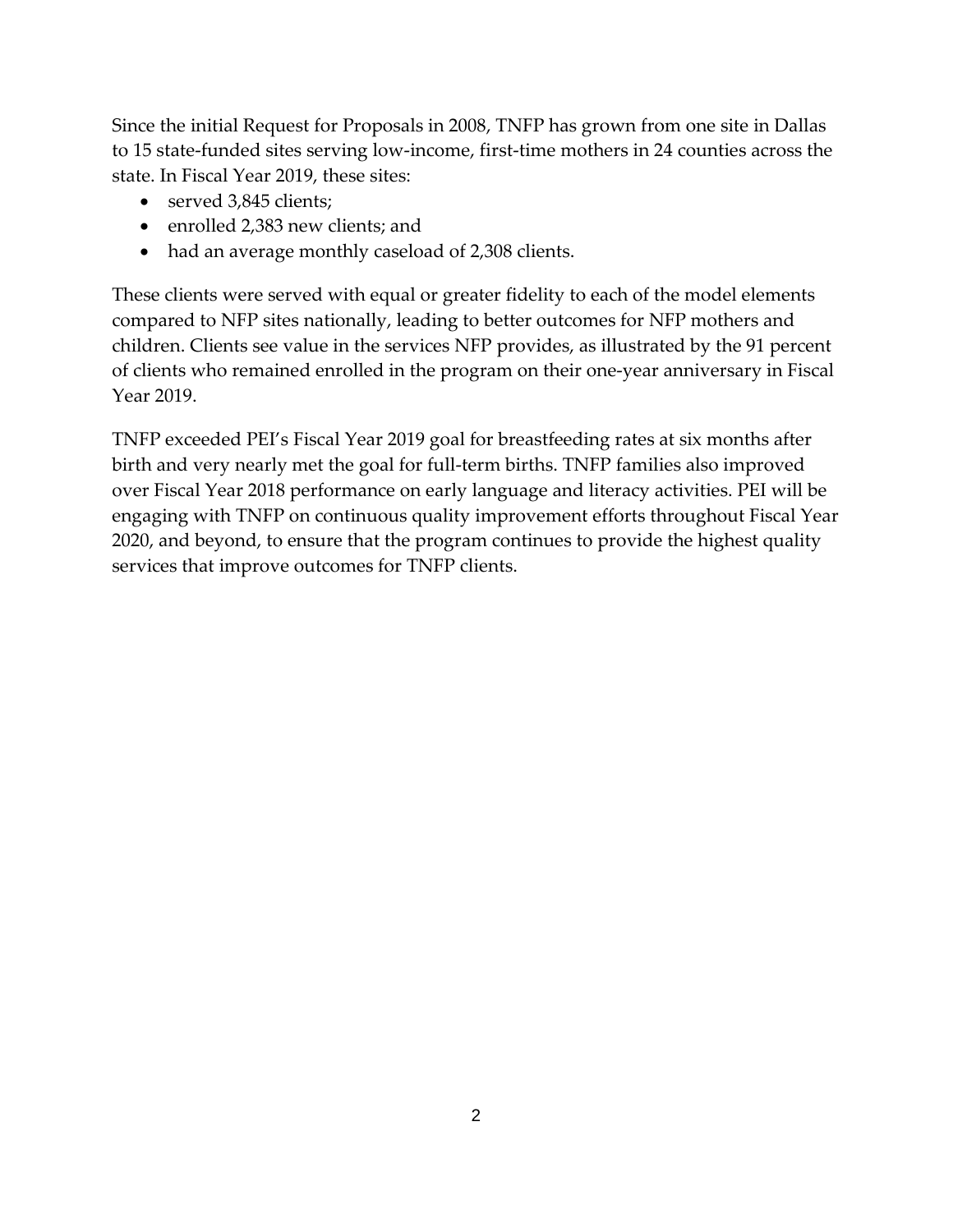## **Introduction**

<span id="page-6-0"></span>The Texas Nurse-Family Partnership (TNFP) competitive grant program was established by S.B. 156, 80<sup>th</sup> Legislature, Regular Session, 2008. The Department of Family and Protective Services (DFPS) leverages funds from the TNFP competitive grant program to award five-year grants to community-based organizations for the implementation and operation of Nurse Family Partnership (NFP) programs. In Fiscal Year 2016, oversight of TNFP was transferred to the DFPS Prevention and Early Intervention Division (PEI) by the Health and Human Services Consolidation Bill, S.B. 200, 84th Legislature, Regular Session, 2015. As such, §265.109 of the Texas Family Code requires PEI to submit an annual report to the Senate Health and Human Services Committee and the House Human Services Committee on the performance of each grant recipient during the preceding fiscal year. To fulfill this requirement, this report includes information on TNFP inputs, outputs, and outcomes in Fiscal Year 2019. The information included in this report is drawn from DFPS contracts with TNFP sites, community-level reports submitted to DFPS, and the NFP data reporting systems (Efforts to Outcomes and Flo, NFP's newest reporting system).

This report contains six sections, including:

- an introduction that includes background information about the Nurse Family Partnership (NFP) nationally, and in Texas;
- a description of TNFP program sites, including their location, funding, capacity, and staffing;
- an overview of demographic information on the clients served by TNFP;
- information on model adherence by TNFP;
- an overview of key outcomes achieved by TNFP sites in Fiscal Year 2019; and
- a summary of the findings of this report and discussion of the activities and goals of TNFP in Fiscal Year 2020 and beyond.

#### <span id="page-6-1"></span>*Background of NFP*

The Nurse-Family Partnership (NFP) program is a voluntary, evidence-based program that helps transform the lives of vulnerable, first-time mothers and their babies through regular home visitation by specially trained registered nurses. NFP's mission is to empower first-time mothers living in poverty to successfully change their lives and the lives of their children through evidence-based nurse home visiting. To achieve their mission, NFP provides vital services to the families it serves. NFP improves pregnancy outcomes by helping women engage in good preventive health practices, including getting prenatal care from their healthcare providers, improving their diet, and reducing their use of cigarettes, alcohol, and illegal substances. NFP improves child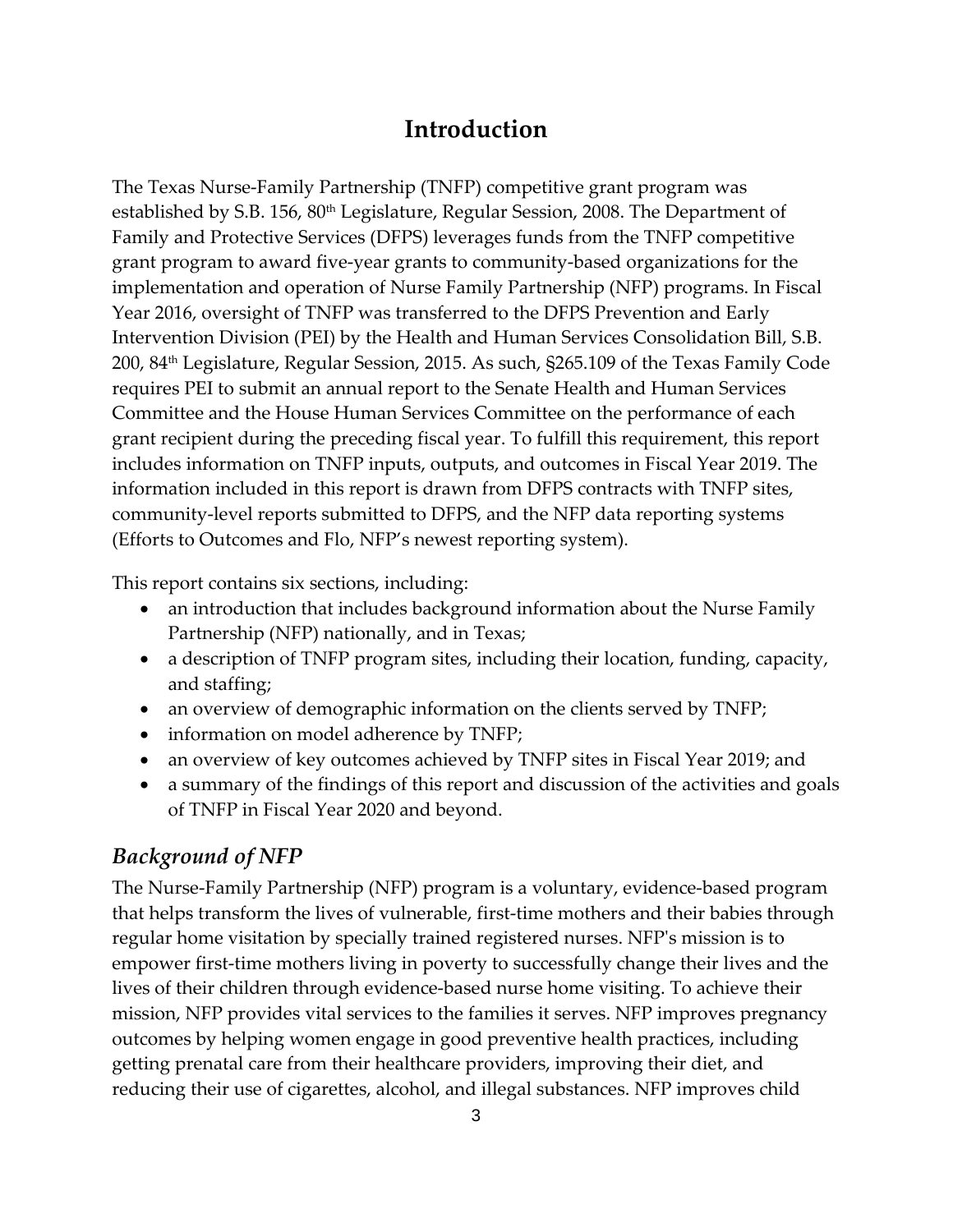health and development by helping parents provide responsible and competent care. NFP improves the economic self-sufficiency of the family by helping parents develop a vision for their own future, plan future pregnancies, continue their education, and find employment.

Since the implementation of the first NFP pilot program in Elmira, New York in 1978<sup>*i*</sup>, NFP programs have expanded to 41 states, five Tribal communities, and the U.S. Virgin Islands and have served over 309,000 families nationally.<sup>[ii](#page-36-1)</sup> Organizations implementing NFP programs receive professional guidance from the Nurse-Family Partnership National Service Office (NFPNSO), and programs are required to provide extensive data to NFPNSO, which are used to monitor fidelity to the NFP model, improve service delivery and outcomes, and expand research on the model.

#### *NFP's Return on Investment*

*An independent analysis of NFP conducted by the RAND Corporation[iii](#page-36-2) found a more than 500 percent return on investment for dollars spent on high-risk populations and a nearly 300 percent return for dollars spent on all individuals served, by the time the child turned 15. Returns came from four types of government savings:*

- *increased tax revenues due to increased earnings from employment;*
- *child welfare systems savings due to reduced rates of child maltreatment;*
- *decreased need for public assistance; and*
- *decreased involvement in the criminal justice system.*

#### <span id="page-7-0"></span>*NFP Model Elements*

Key to NFP's success is the requirement that all NFP programs implemented across the United States adopt and adhere to the 18 elements of the NFP model.<sup>[iv](#page-36-3)</sup> The elements address program characteristics, such as:

- client demographics and participation;
- the form, frequency, and extent of visitation;
- the qualifications of nurse home visitors and supervisors;
- the collection of data;
- organizational attributes; and
- community collaboration.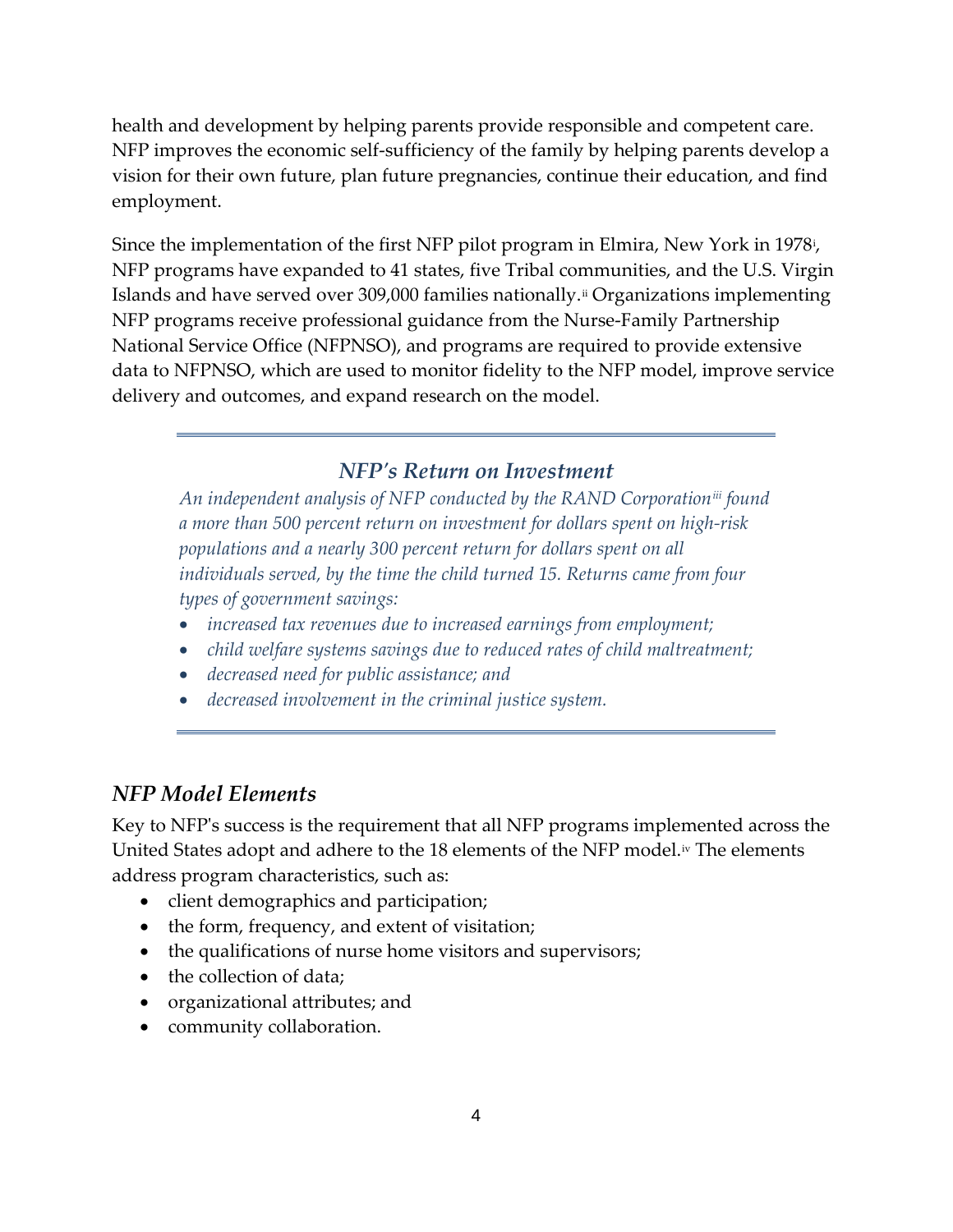The elements are based on research, expert opinion, field lessons, and theoretical rationales. NFPNSO predicts that adherence to all of the elements leads to results similar to those found in randomized clinical trials. The Appendix includes a detailed description of each of the elements.

Several studies have been conducted on NFP's impact on families and the communities they serve. A study completed in 2013[v](#page-36-4) by the Pacific Institute for Research and Evaluation (PIRE) found that for every 1,000 low-income families served by NFP, they anticipate preventing an estimated:

- 78 preterm births;
- 73 second births to young mothers;
- 240 child maltreatment incidents;
- 350 violent crimes by youth;
- 2,300 property and public order crimes (e.g., vandalism, loitering);
- 180 youth arrests;
- 230 person-years of youth substance abuse; and
- 3.4 infant deaths.

#### *The Evidence Base of Nurse Family Partnership*

*Nurse Family Partnership (NFP) is an evidence-based program, supported by randomized controlled trials with diverse populations. These studies have found a variety of both short- and long-term benefits to participation. Program effects found in two or more of the NFP trialsi or other methodologically rigorous studies include:*

- *improved prenatal health;*
- *decreased smoking during pregnancy;*
- *fewer childhood injuries and/or instances of abuse and neglect;*
- *fewer subsequent pregnancies within two years of birth;*
- *increased intervals between births;*
- *increased maternal employment;*
- *improved school readiness; and*
- *reduction in the use of public programs.*

#### **NFP in Texas**

<span id="page-8-0"></span>The Young Women's Christian Association of Dallas, Texas established the first NFP program in Texas in 2006. Thanks in part to the success of that program, the Legislature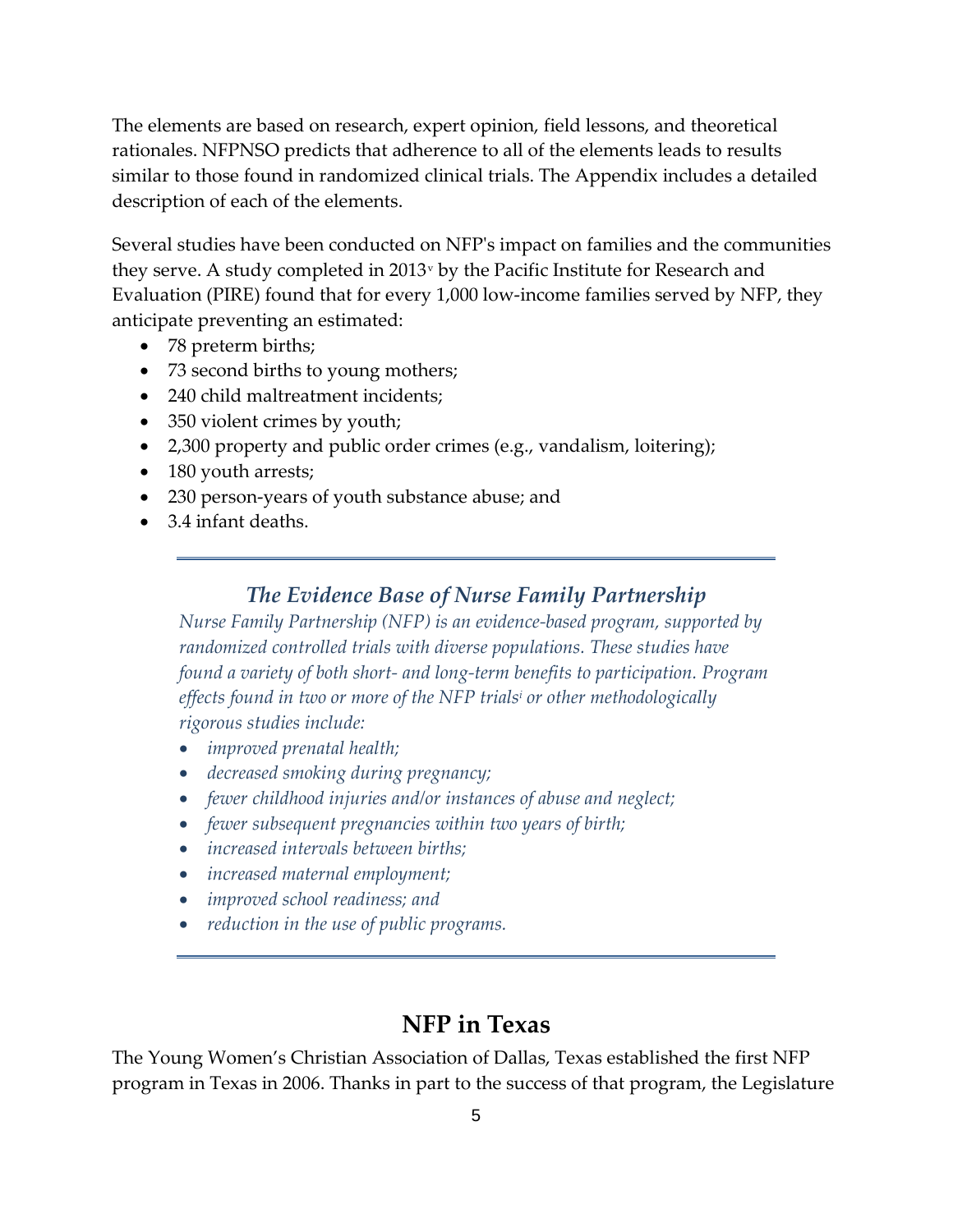unanimously passed S.B. 156, 80<sup>th</sup> Legislature, 2007, which created a Texas Nurse Family Partnership competitive grant program to fund NFP programs across the state. TNFP follows the national NFP model, but also incorporates the goal of reducing the incidence of child abuse and neglect. Two state supervised funds provide the funding for TNFP sites: Temporary Assistance for Needy Families (TANF) Block Grant and Texas General Revenue. PEI also supervises eight Texas NFP sites that are funded primarily through federal Maternal, Infant, and Early Childhood Home Visiting (MIECHV) program funds, supervised by the Health Resource and Service Administration of the Administration of Children and Families. This report is focused solely on the NFP sites funded, at least in part, by state-supervised funding streams.

<span id="page-9-1"></span>

**Figure 1. TNFP Sites and Counties Served**

#### <span id="page-9-0"></span>*TNFP Funding, Sites, and Staffing*

The TNFP competitive grant program authorizes PEI to award grants for the implementation or expansion of Nurse Family Partnership programs across the state.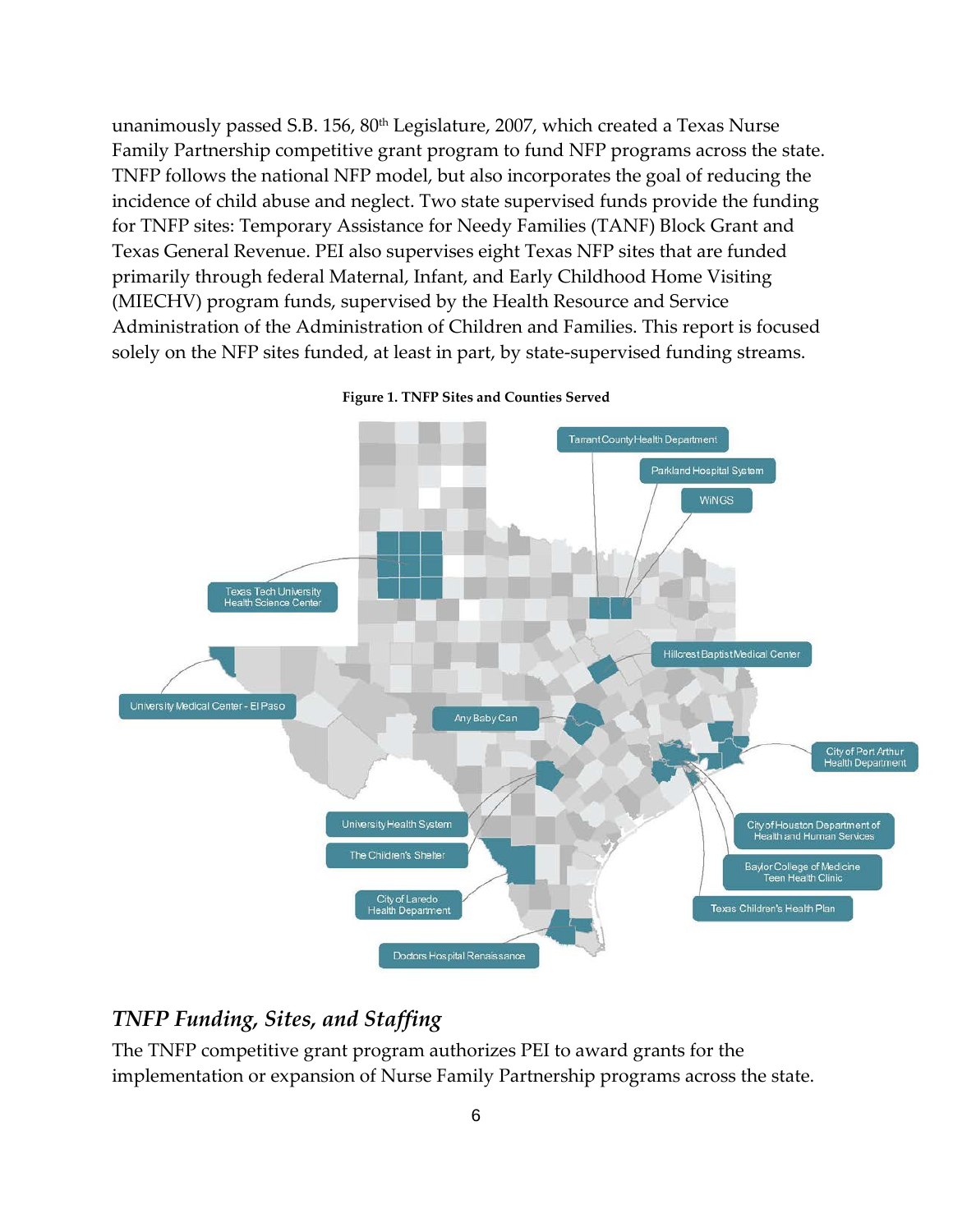PEI also funds Nurse Family Partnership programs through it's Healthy Outcomes through Prevention and Early Support program (one site in Dallas County) and its federally-funded Texas Home Visiting program (five sites in Potter and Randall Counties, Wichita County, Gregg County, Smith County, and Bexar County). Sites funded under these other programs are not included in this report, but are covered in other PEI reports.

In Fiscal Year 2019, PEI awarded over \$14 million to 15 organizations to provide NFP programs in their area. The grantees included city and county health departments, hospitals, and community-based organizations, located in 11 different cities, and serving 24 counties across the state. **Table 1** shows the list of funded sites for Fiscal Year 2019 along with their locations, counties served, funding source, total Fiscal Year 2019 grant award, and funded capacity.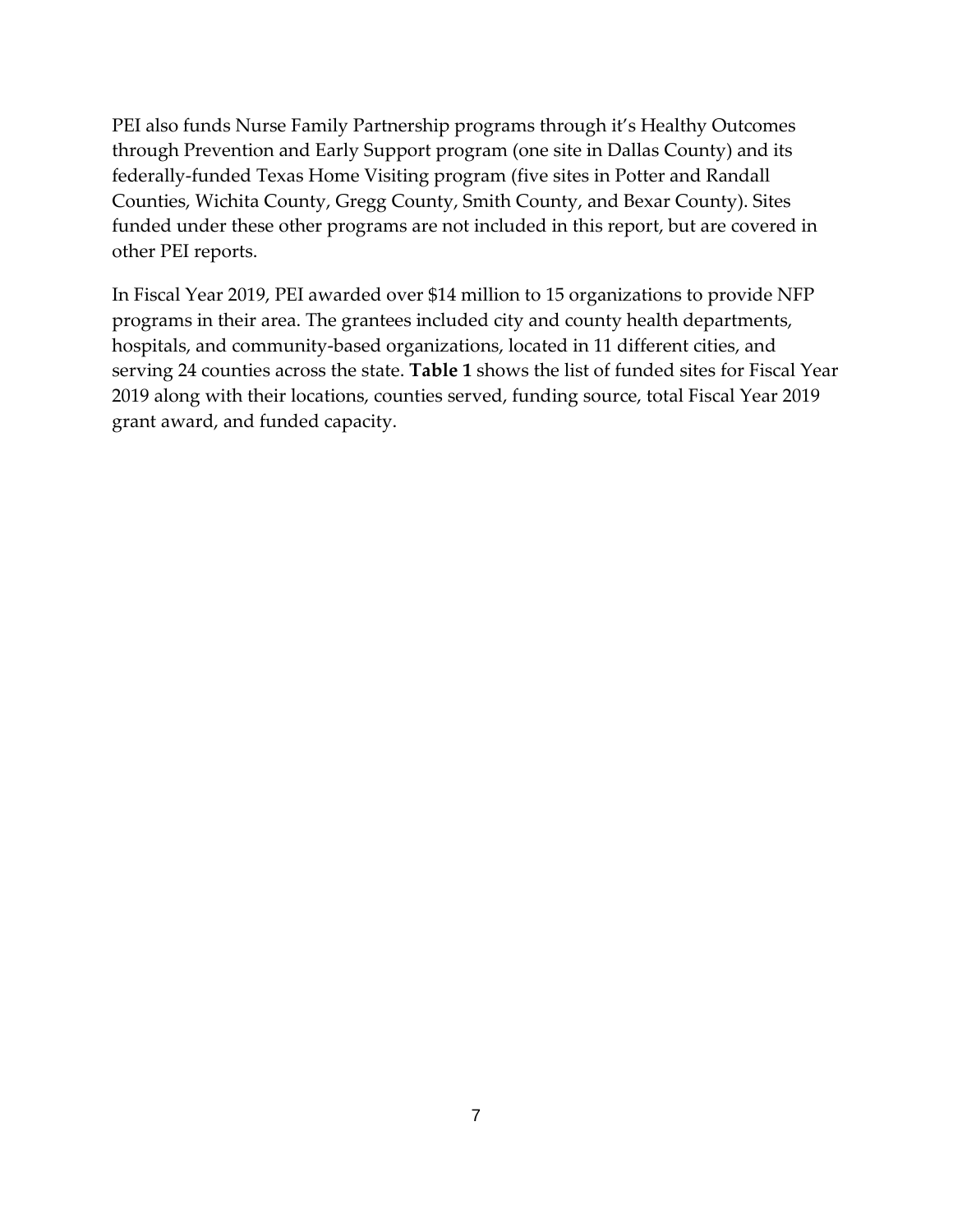<span id="page-11-0"></span>

|                                    |                                                   |                                                                             |                | FY2019        | <b>FY2019</b>  |
|------------------------------------|---------------------------------------------------|-----------------------------------------------------------------------------|----------------|---------------|----------------|
|                                    |                                                   | <b>COUNTIES</b>                                                             | <b>FUNDING</b> | <b>GRANT</b>  | <b>PROGRAM</b> |
| <b>LOCATION</b>                    | <b>ORGANIZATION</b>                               | <b>SERVED</b>                                                               | <b>SOURCE</b>  | <b>AMOUNT</b> | CAPACITY*      |
| <b>AUSTIN</b>                      | Any Baby Can                                      | <b>Travis</b>                                                               | <b>GR</b>      | \$1,464,711   | 300            |
| <b>DALLAS</b>                      | Parkland Hospital                                 | Dallas, Tarrant                                                             | <b>TANF</b>    | \$933,564     | 150            |
| <b>DALLAS</b>                      | WiNGS (previously<br>YWCA Dallas)                 | Dallas, Tarrant                                                             | TANF/GR        | \$1,300,000   | 300            |
| <b>EL PASO</b>                     | <b>University Medical</b><br>Center El Paso       | El Paso                                                                     | <b>GR</b>      | \$607,079     | 125            |
| FT. WORTH                          | <b>Tarrant County</b>                             | Dallas, Tarrant                                                             | <b>TANF</b>    | \$984,640     | 200            |
| <b>HOUSTON</b>                     | Baylor College of<br>Medicine                     | Fort Bend,<br>Harris                                                        | <b>GR</b>      | \$739,982     | 125            |
| <b>HOUSTON</b>                     | City of Houston                                   | Fort Bend,<br>Harris                                                        | <b>TANF</b>    | \$628,016     | 100            |
| <b>HOUSTON</b>                     | Texas Children's<br>Health Plan                   | Harris                                                                      | <b>TANF</b>    | \$735,877     | 125            |
| <b>LAREDO</b>                      | City of Laredo                                    | Webb                                                                        | <b>GR</b>      | \$555,159     | 100            |
| <b>LUBBOCK</b>                     | <b>Texas Tech Health</b><br><b>Science Center</b> | Crosby, Floyd,<br>Garza, Hale,<br>Hockley, Lamb,<br>Lubbock, Lynn,<br>Terry | <b>TANF</b>    | \$978,307     | 200            |
| <b>MCALLEN/</b><br><b>EDINBURG</b> | Doctors Hospital<br>Renaissance                   | Hidalgo,<br>Willacy                                                         | GR             | \$886,966     | 175            |
| <b>PORT</b><br><b>ARTHUR</b>       | City of Port Arthur                               | Chambers,<br>Hardin,<br>Jefferson,<br>Orange                                | <b>GR</b>      | \$688,122     | 125            |
| <b>SAN</b><br><b>ANTONIO</b>       | The Children's<br>Shelter                         | Bexar                                                                       | <b>GR</b>      | \$1,612,819   | 325            |
| <b>SAN</b><br><b>ANTONIO</b>       | University Health<br>System                       | Bexar                                                                       | <b>TANF</b>    | \$1,006,404   | 200            |
| <b>WACO</b>                        | <b>Hillcrest Baptist</b><br>Medical Center        | McLennan                                                                    | GR             | \$952,690     | 200            |
| <b>TOTAL</b>                       |                                                   |                                                                             |                | \$14,074,336  | 2,750          |

**Table 1. TNFP Program Sites: Location, Funding, and Capacity**

*\* Program Capacity is the maximum number of clients the program can serve.*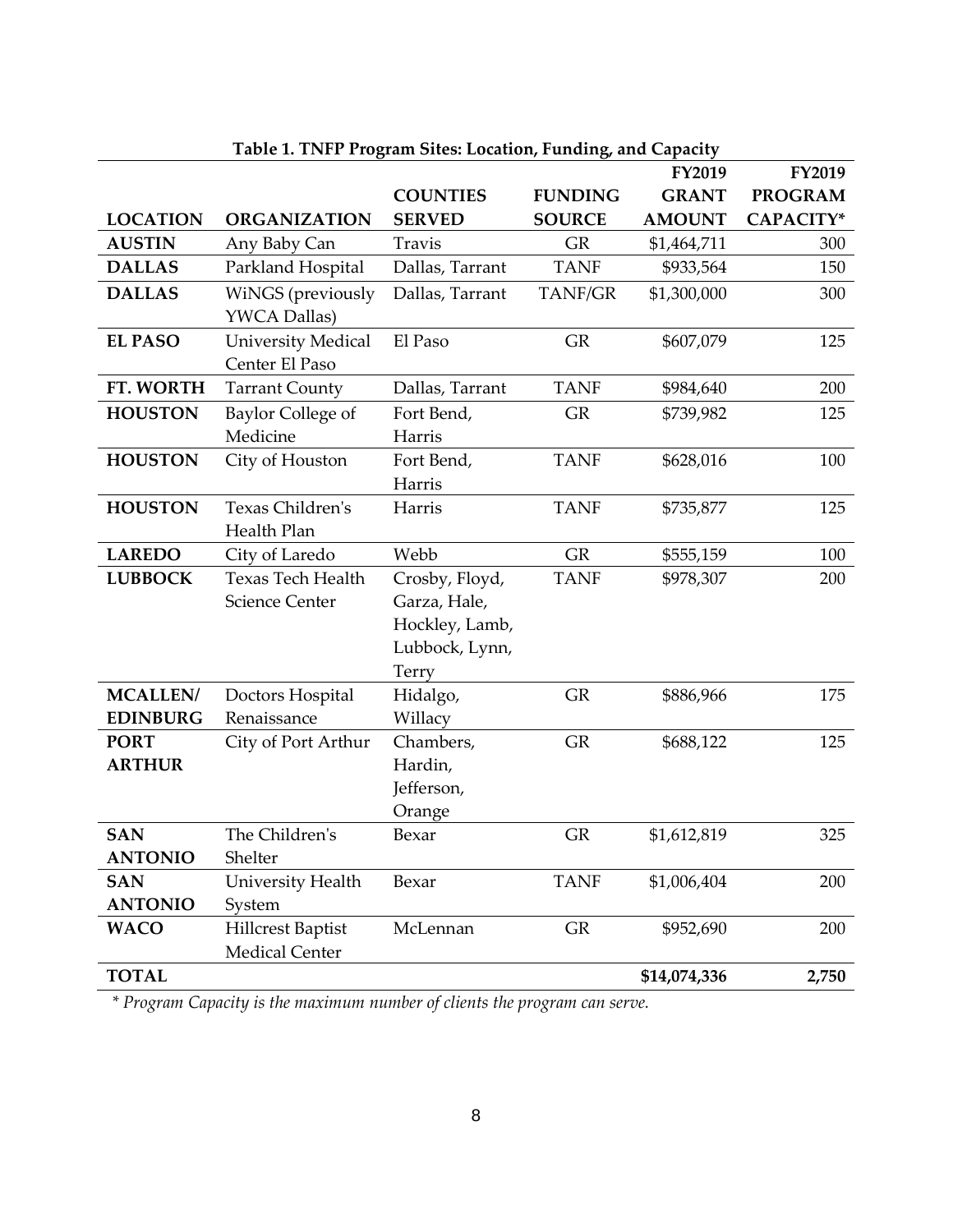#### <span id="page-12-0"></span>*TNFP Staff*

A unique aspect of TNFP is the high-level of training and expertise required of nurse home visitors and supervisors. Each nurse home visitor is required to be a trained registered nurse with a bachelor's degree in nursing. Additionally, once hired as a home visitor, nurses are required to undergo initial specialized training in topics essential to serving low-income, first-time mothers, and to continue this specialized training throughout their careers. In Fiscal Year 2019, Texas Home Visiting funded 112 nurse home visitor positions and 18 nurse supervisor positions through GR and TANF funds in communities across Texas. Additionally, PEI blends federal and state funds to provide a staffing infrastructure to help ensure success of TNFP. This includes: programmatic staff who provide project implementation support; contract staff who oversee financial matters, including contracts, invoices, receipts, and payments; and specialized support to meet data management and training needs. PEI also contracts with NFPNSO to provide guidance around model fidelity and nurse consultation to each TNFP site.

Experienced NFP home visitors are expected to carry a caseload of approximately 25 to 30 clients at a time.<sup>[vi](#page-36-5)</sup> In exceptional circumstances such as staff leave, vacancies, and client transition periods leading up to program graduation, home visitors may exceed the maximum caseload. Otherwise, caseloads are capped to ensure that clients receive the recommended frequency, duration, and quality of visits. For these reasons, vacancies and staff turnover have a large impact on sites' ability to serve their funded client capacity. At the end of Fiscal Year 2019, there were seven nurse home visitor vacancies and one nurse supervisor vacancy. Several new home visitors were also hired during the year and had limited caseloads while in training.

#### <span id="page-12-1"></span>*TNFP Visits*

In addition to the rigorous qualifications required of TNFP nurse home visitors, NFP requires an extensive visitation process. Typically, TNFP clients enroll early in their pregnancy, and home visits begin between the 16<sup>th</sup> and 28<sup>th</sup> week of pregnancy. Visits continue up to the child's second birthday on the following recommended schedule:

- weekly for the first four weeks of participation;
- biweekly from the fifth week through delivery;
- weekly from delivery to six weeks postpartum;
- biweekly from week 7 until the baby is 21 months old; and
- monthly for the last three months of program participation.

In total, nurse home visitors typically provide a maximum of 65 visits to clients enrolled in the program from the second trimester until the child's second birthday. Clients that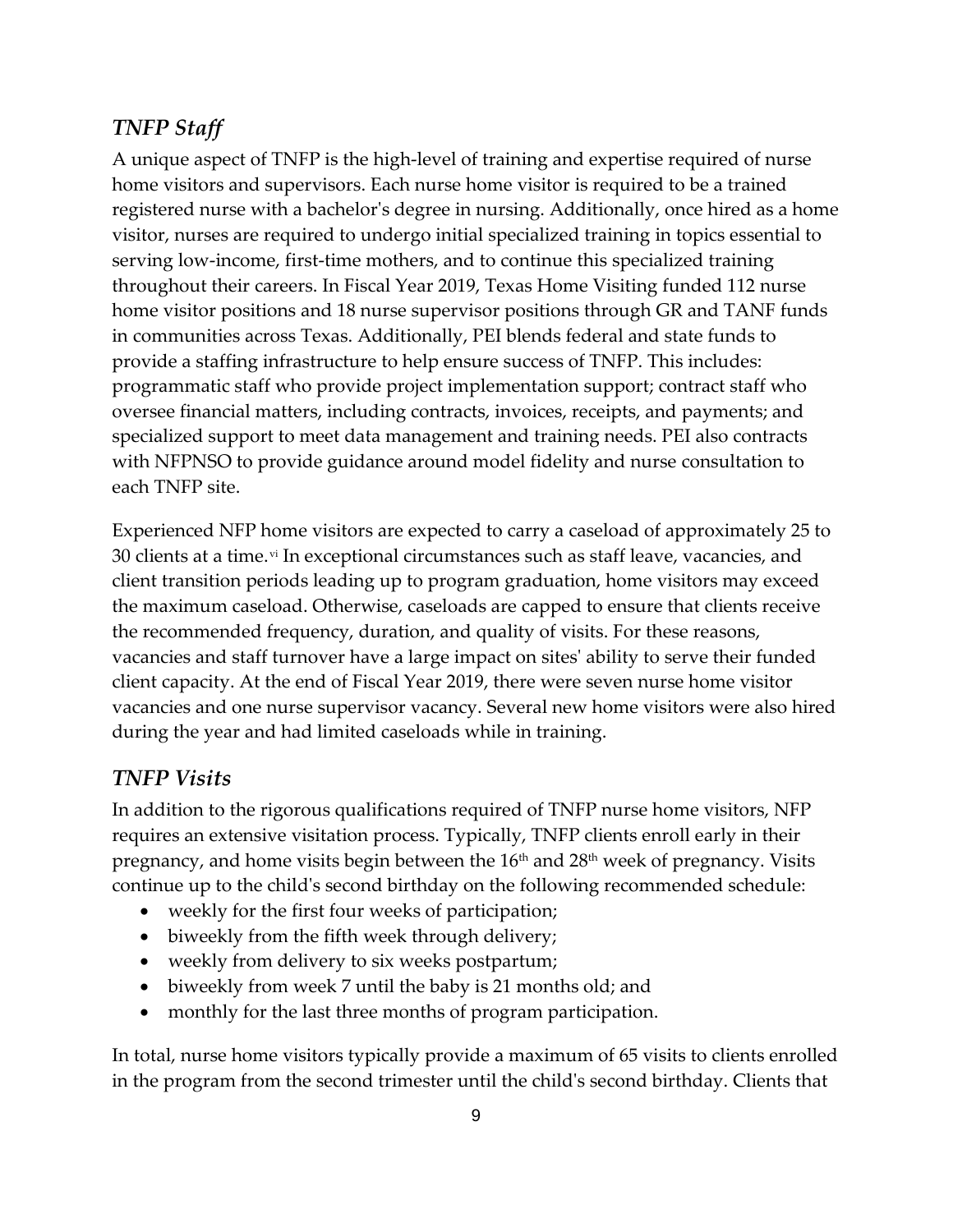are assessed as lower risk may be on a reduced schedule, if the nurse, supervisor, and client determine that a varied schedule best meets the needs of the client. This is often as clients are approaching the end of the program, or when clients have met their goals and are on track for positive long-term outcomes. Clients are also permitted to take a short break from the program or reduce the visiting schedule for a limited time if their schedule requires it.

Though visits conducted by TNFP nurse home visitors occur at the client's home, NFPNSO allows for flexibility on certain visits in terms of location and format. Visits may take place in a public location of convenience to the client, such as a school or library, or they may even occur over the phone in special circumstances. These accommodations help TNFP clients stay enrolled in the program while still meeting their employment, education, and family needs.

During visits, nurse home visitors provide:

- ongoing family, parent, and child assessments;
- extensive education in parenting and child development;
- health literacy support; and
- assistance in accessing health care, employment, and other resources.

<span id="page-13-0"></span>Through this process, nurse home visitors build strong, supportive relationships with families.

## **Texas Nurse-Family Partnership Clients**

To enroll in the TNFP program, clients must meet certain eligibility requirements. TNFP clients should:

- have no previous live births;  $v^{ii}$
- have an income at or below 185 percent of the federal poverty level;  $\frac{1}{2}$
- be a Texas resident:
- be enrolled before the end of the  $28<sup>th</sup>$  week of pregnancy; and
- agree to participate voluntarily.

In some special cases, exceptions are made to the eligibility criteria, but any exceptions have to be approved in consultation with TNFP and NFPNSO staff.

#### <span id="page-13-1"></span>*Clients Served in Fiscal Year 2019*

In Fiscal Year 2019, TNFP served 3,845 clients and over 2,800 infants. The average monthly client load by site ranged from 47 percent to 98 percent of total capacity.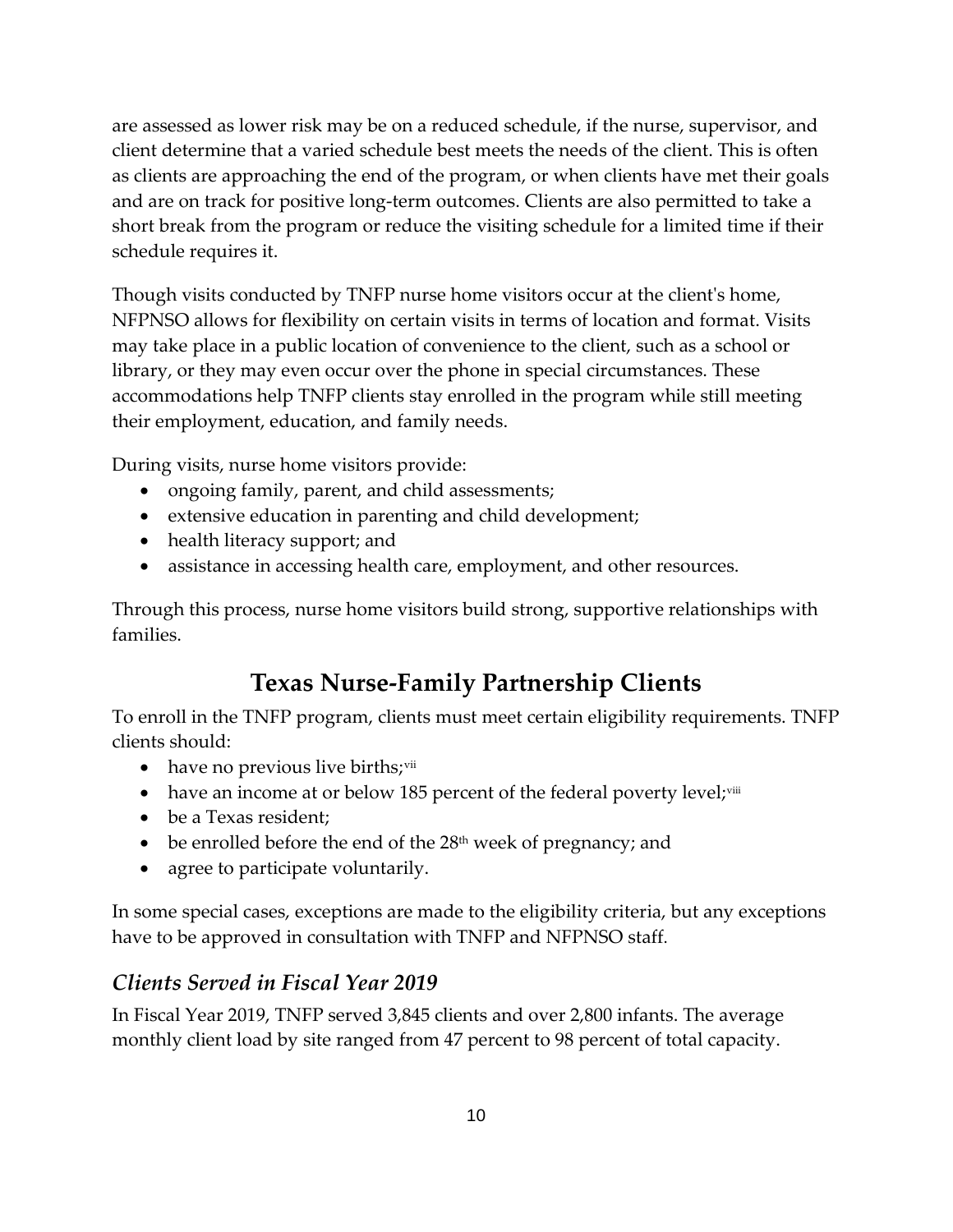#### *Spotlight on TNFP Expansion*

*In Fiscal Year 2019, during the 86th Legislative Session, the Texas Legislature partially funded an Exceptional Item request to expand prevention services. As a result, Prevention and Early Intervention Division received \$2.9 million in funding to be granted to communities developing and expanding TNFP programs during the Fiscal Year 2020-2021 biennium. In FY 2019, \$1.33 million will be used directly by communities to expand services.*

*After a competitive grant process, three communities were selected. The City of Houston NFP program will receive funding to support six additional nurse home visitors, serving an additional 150 families. Texas Children's Health Plan will receive funding to hire one nurse home visitor, serving 30 families and expanding services into Galveston County. Finally, through an Interagency Contract with the University of Texas Health Science Center at Tyler, two additional nurse home visitors will be hired, serving 50 families and expanding services into Henderson County in East Texas. The Exceptional Item funding will support expansion of TNFP services across the state, expanding the nurse home visitor workforce and extending capacity to reach 230 more families.*

**Table 2** shows program capacity, total clients served, average monthly caseload, and the number of newly enrolled clients at each site for Fiscal Year 2019.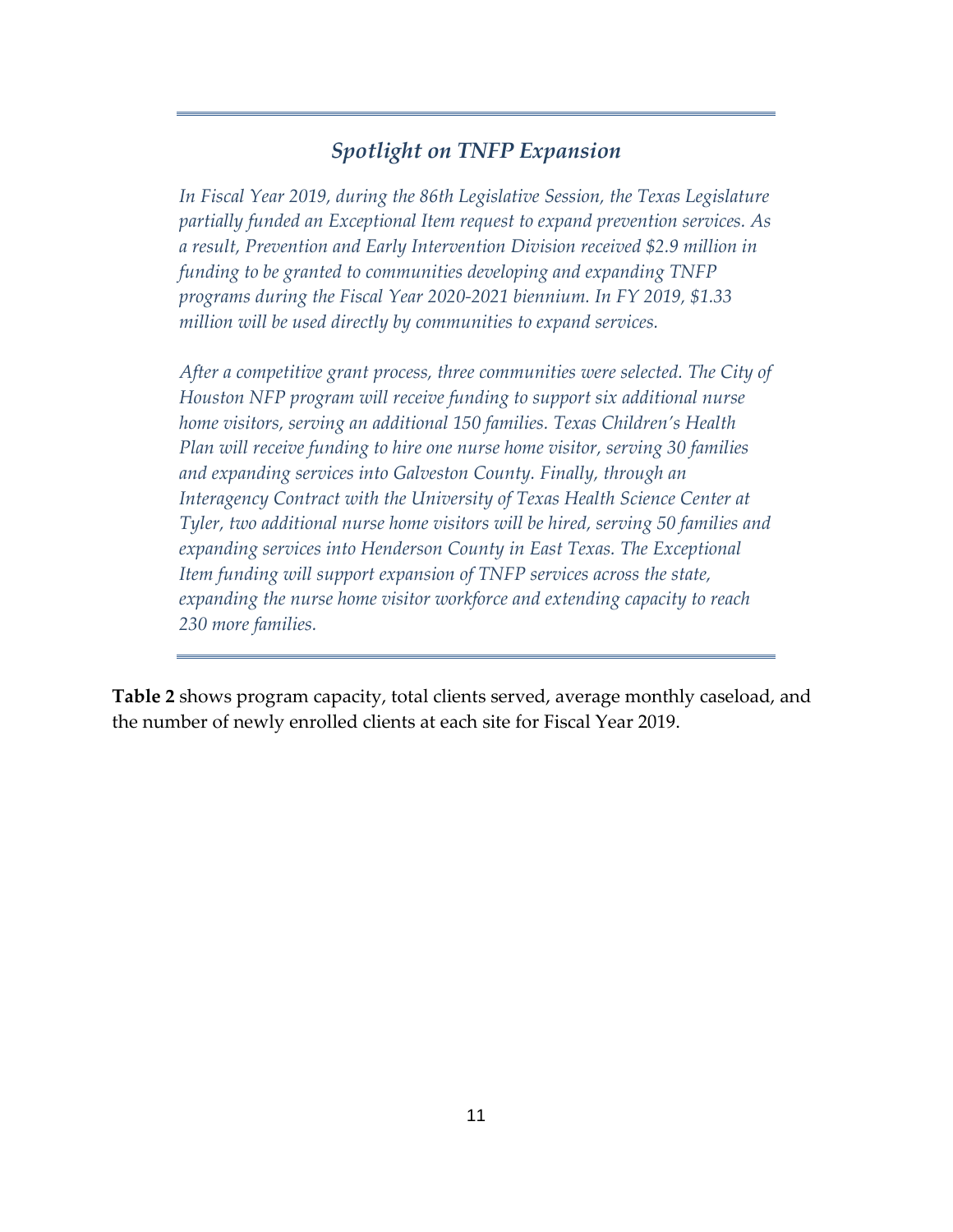<span id="page-15-0"></span>

|                      |                                                   | Program  | <b>Total</b><br>Clients | Avg.<br>Monthly | Avg.<br>Monthly<br>Capacity | Avg.<br>Monthly<br><b>Staff</b> | # of<br><b>Clients</b><br>with an |
|----------------------|---------------------------------------------------|----------|-------------------------|-----------------|-----------------------------|---------------------------------|-----------------------------------|
| Location             | Organization                                      | Capacity | Served*                 | Caseload        | Percent                     | Vacancies                       | Infant*                           |
| Austin               | Any Baby Can                                      | 300      | 439                     | 254             | 83%                         | 1.17                            | 271                               |
| <b>Dallas</b>        | Parkland Hospital                                 | 150      | 222                     | 123             | 82%                         | 0.83                            | 185                               |
| <b>Dallas</b>        | <b>WiNGS</b><br>(previously<br>YWCA Dallas)       | 300      | 414                     | 277             | 92%                         | 0.25                            | 322                               |
| El Paso              | University<br>Medical Center El<br>Paso           | 125      | 167                     | 105             | $84\%$                      | 0.58                            | 135                               |
| Ft. Worth            | <b>Tarrant County</b>                             | 200      | 232                     | 147             | 74%                         | 1.08                            | 184                               |
| Houston              | Baylor College of<br>Medicine                     | 125      | 166                     | 119             | 95%                         | 0.33                            | 136                               |
| Houston              | City of Houston                                   | 100      | 298                     | 57              | 57%                         | 0.92                            | 214                               |
| Houston              | Texas Children's<br>Health Plan                   | 125      | 170                     | 112             | 89%                         | 0.00                            | 140                               |
| Laredo               | City of Laredo                                    | 100      | 111                     | 47              | 47%                         | 0.58                            | 62                                |
| Lubbock              | Texas Tech Health<br>Science Center               | 200      | 269                     | 195             | 98%                         | 0.67                            | 234                               |
| McAllen/<br>Edinburg | Doctor's Hospital<br>Renaissance                  | 175      | 218                     | 149             | 86%                         | 0.25                            | 177                               |
| Port<br>Arthur       | City of Port<br>Arthur                            | 125      | 166                     | 108             | 87%                         | 0.25                            | 119                               |
| San<br>Antonio       | The Children's<br>Shelter                         | 325      | 409                     | 258             | 79%                         | 1.25                            | 293                               |
| San<br>Antonio       | University Health<br>System                       | 200      | 286                     | 189             | 94%                         | 0.17                            | 224                               |
| Waco                 | <b>Hillcrest Baptist</b><br><b>Medical Center</b> | 200      | 278                     | 168             | 84%                         | 0.00                            | 196                               |
| <b>Total</b>         |                                                   | 2,750    | 3,845                   | 2,308           | $82\%$                      | 8.33                            | 2,892                             |

#### **Table 2. Clients Served by Site in Fiscal Year 2019**

\***Total Clients Served and # of Clients with an Infant reflect the number of clients receiving NFP services, regardless of funding source.**

*Source: Location, program capacity and average monthly caseload data from monthly reports to DFPS. Total clients served retrieved from ETO in October 2019. Clients with an infant include those with only an attempted or phone call in Fiscal Year 2019. Served clients include only those with a completed home visit.*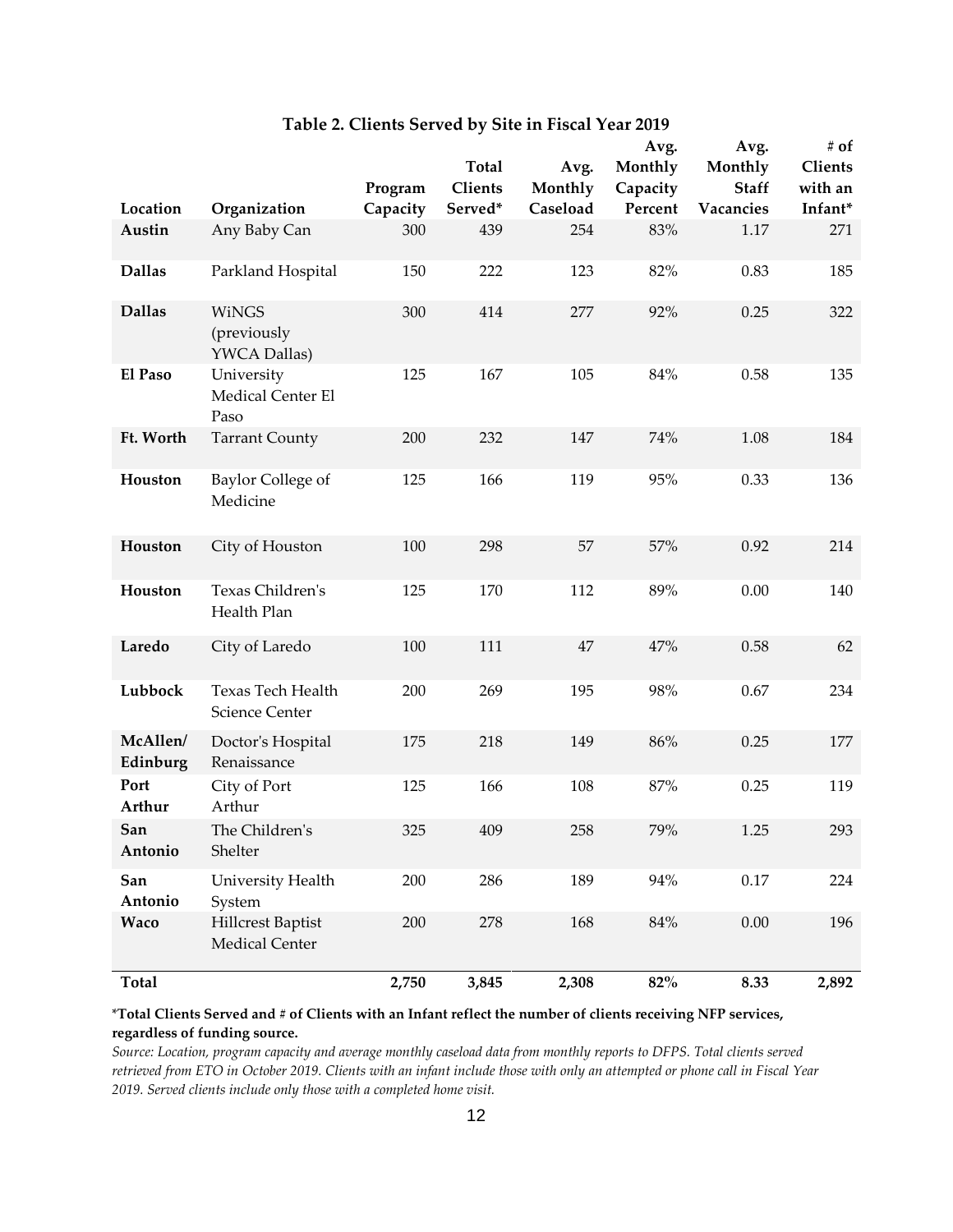#### <span id="page-16-0"></span>*Clients Enrolled in Fiscal Year 2019*

To determine whether National Nurse-Family Partnership programs are operating with fidelity to the model, NFPNSO issues quarterly fidelity reports that show whether each site adheres to the measurable model elements. This report pulls in data for State Fiscal Year 2019 (September 1, 2018 to August 31, 2019) where available, but in some cases Federal Fiscal Year (October 1, 2018 to September 30, 2019) data was used.

In Fiscal Year 2019:

- 99.6 percent of newly enrolled TNFP clients were first-time mothers;
- 99.2 percent met low-income criteria $\alpha$  at intake; and
- 97.2 percent were enrolled before their 28<sup>th</sup> week of pregnancy.

All clients resided in Texas, and 98.6 percent agreed to participate voluntarily. In each case, TNFP fared equivalent to or better than the nation as a whole, as illustrated in **Figure 2**, below.

<span id="page-16-1"></span>**Figure 2. Client-Characteristic Elements of Fidelity in TNFP and National NFP, Fiscal Year 2019**



*Source: 2019 Texas Fidelity Report, September 1, 2018 to August 31, 2019, retrieved from Nurse-Family Partnership Business Intelligence Portal on October 17, 2019.*

In Fiscal Year 2019, TNFP enrolled 2,383 new participants. Clients came to TNFP through referrals from various sources, including:

- health care providers (22.3 percent);
- pregnancy testing clinics (11.0 percent);
- Women, Infants, and Children (WIC) (10.8 percent); and
- schools (6.8 percent).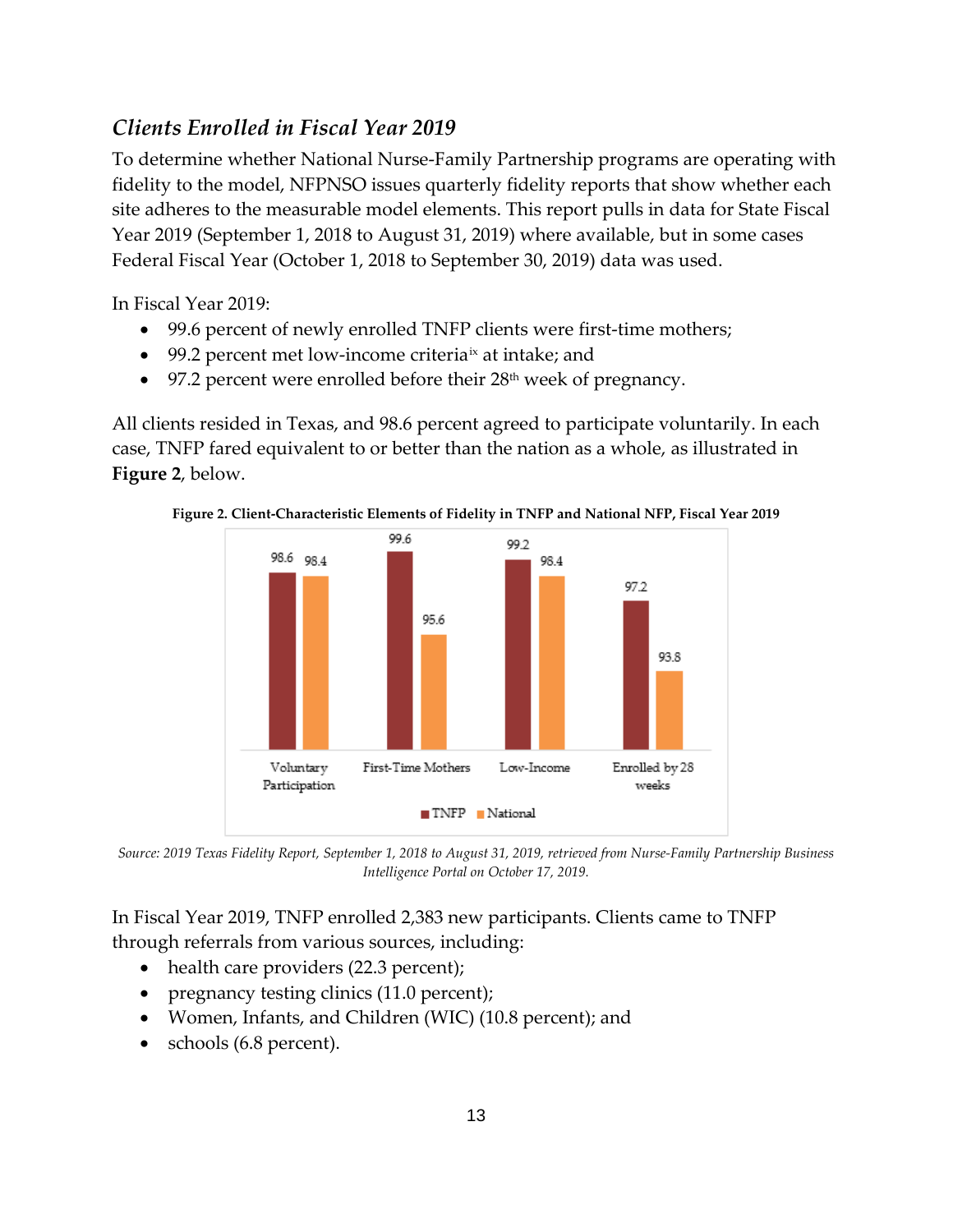#### *Success Story: Texas NFP helped a first-time mother graduate from high school and pursue higher education.*

*"Claire," a high school student, was referred to NFP by the school social worker. "Claire" had limited financial and social support from her immediate*  family, but she was determined to break away from the cycle of poverty that *had hindered her family in so many ways. She established a trusting, stable relationship with her nurse home visitor and with her nurse's support, "Claire" graduated from high school and has developed a strong, supportive relationship with her child's paternal grandparents, who have been a continued source of support and stability for "Claire" and her child. Since entering the program, "Claire" has applied for financial aid, enrolled in college, and completed her Certified Nurse Assistant certification. She is now on the path to obtaining her registered nurse license.* 

The clients enrolled by TNFP in Fiscal Year 2019 were diverse in terms of age, race, and ethnicity. The demographic characteristics of newly enrolled TNFP clients and national NFP clients are presented in **Table 3**, below. Due to NFPNSO data system changes in Fiscal Year 2019, many clients had missing data for one or all of the demographic categories. Missing data are not included in the calculations, and thus, client-reported primary language and income were not analyzable for this report.

With a median age at enrollment of 20, the majority of clients that TNFP enrolled in Fiscal Year 2019 were young mothers. There were also a number of enrolled clients who fell into higher-risk groups based on age:

- 43.56 percent were under age 20; and
- 2.64 percent were very young teens (under age 15).

Nationally, 34 percent of newly enrolled clients were under age 20. This difference suggests that the clients served by TNFP face a greater risk of poor pregnancy, child, and family outcomes than those served by NFP nationally.

TNFP mothers are also diverse in terms of their race and ethnicity. Overall, 61 percent identified as White, the largest group, and 25 percent identified as African American. In Fiscal Year 2019, 52 percent of clients identified as Hispanic, but there was wide geographic variation in client race and ethnicity by site.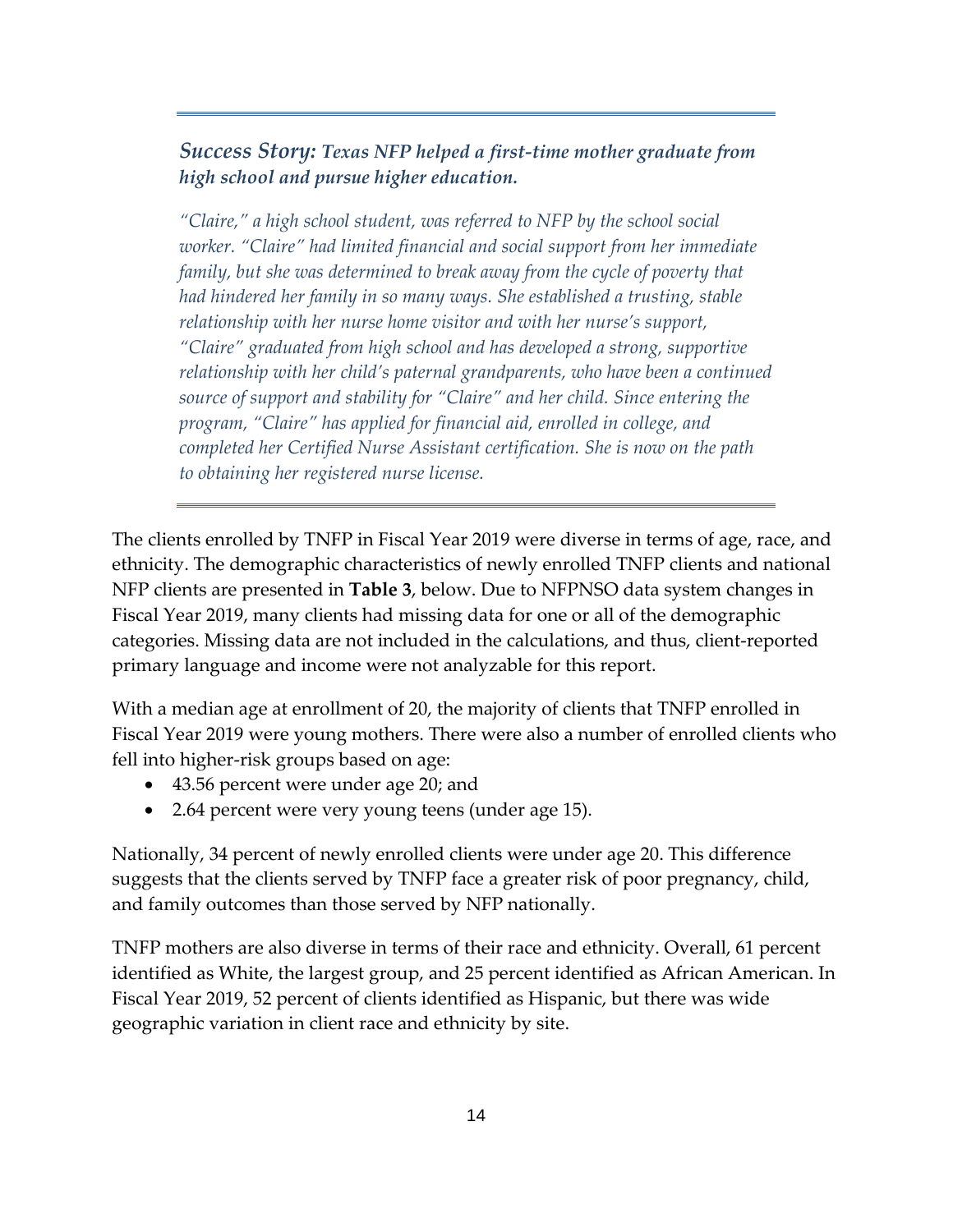| Table 3. Demographic Characteristics of Newly Enrolled TNFP Clients, |  |
|----------------------------------------------------------------------|--|
| <b>Fiscal Year 2019</b>                                              |  |

<span id="page-18-0"></span>

| Age                             | <b>Texas Nurse-Family</b> | <b>National Nurse-Family</b> |
|---------------------------------|---------------------------|------------------------------|
|                                 | Partnership (FY2019)*     | Partnership (PY2018)**       |
| Under 15                        | 2.64%                     | 1.10%                        |
| 15 to 17                        | 20.69%                    | 13.70%                       |
| 18 to 19                        | 20.23%                    | 19.20%                       |
| 20 to 24                        | 32.40%                    | 36.00%                       |
| 25 to 29                        | 15.27%                    | 18.60%                       |
| $30+$                           | 8.52%                     | 11.40%                       |
| <b>Total clients Responding</b> | 2,377                     | 23,060                       |

|                                 | <b>Texas Nurse-Family</b> | <b>National Nurse-Family</b> |
|---------------------------------|---------------------------|------------------------------|
| Ethnicity                       | Partnership (FY2019)*     | Partnership (PY2018)**       |
| <b>Hispanic</b>                 | 51.83%                    | 30.60%                       |
| Not Hispanic                    | 43.03%                    | 65.90%                       |
| Declined to Self-Identify       | 5.13%                     | 3.50%                        |
| <b>Total clients Responding</b> | 409                       | 21,146                       |

|                                  | <b>Texas Nurse-Family</b> | <b>National Nurse-Family</b> |
|----------------------------------|---------------------------|------------------------------|
| Race                             | Partnership (FY2019)*     | Partnership (PY2018)**       |
| <b>Black or African-American</b> | 25.30%                    | 32.70%                       |
| White                            | 61.07%                    | 45.80%                       |
| Multiracial                      | 3.89%                     | 4.90%                        |
| Other                            | 4.87%                     | 5.60%                        |
| Declined to Self-identify        | 4.87%                     | 11.00%                       |
| <b>Total clients Responding</b>  | 411                       | 21,030                       |

*Source: DFPS analysis of TNFP site data provided to DFPS on October 8, 2019 and National statistics from program year 2018 quarterly report*

*\* A total of 2,383 new clients enrolled in TNFP Fiscal Year 2019, across all sites. Due to NFPNSO data system changes in Fiscal Year 2019, many clients had missing data for one or all of the demographic categories. Missing data are not included in the calculations.*

*\*\* Data for Fiscal Year 2019 are not available at the national level. Data for Program Year 2018, which spans July 1, 2017 to June 30, 2018, are provided as a point of comparison. A total of 23,095 new clients enrolled in national NFP sites in Program Year 2018.*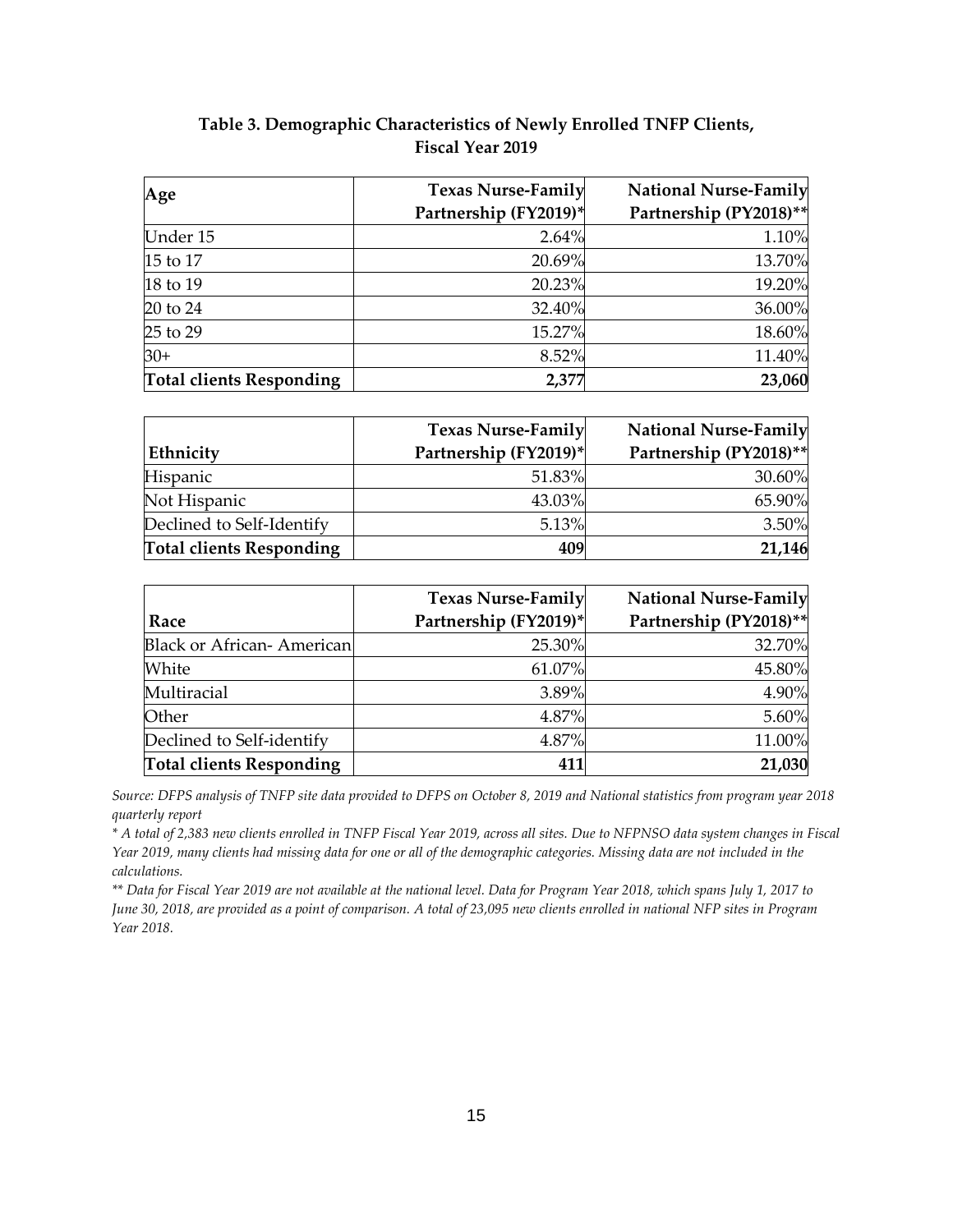#### *TNFP Sites in their Communities*

*Texas Tech University Health Science Center collaborated with Lubbock and Crosby ISD to discuss policy, parent education, and engaging with pregnant students.* 

*Hillcrest Baptist Medical Center in Waco successfully launched a mental health support group for mothers, addressing anxiety and depression and meeting a critical need for mothers in the program.* 

*The City of Port Arthur partnered with Beaumont ISD Parenting Program to offer NFP school-based services to eligible students.*

*Parkland NFP partnered with the Unit Based Council (UBC), Healthy Start, Victim Intervention Program (VIP), and Family Planning at Parkland Health System, to foster interprofessional collaboration and share best practices in serving families.*

*Laredo NFP program partnered with other City of Laredo Health Department programs to showcase public health nursing to students from the Texas A&M International University Canseco School of Nursing.*

*Tarrant County Public Health (TCPH) hosted its first Parent Café, a peer-to-peer learning program focusing on social connections and protective factors. TCPH also supported the Infant Toddler Development Screening Initiative in Fort Worth, helping to meet the goal of screening at least 4,000 at-risk infants and toddlers with the ASQ and ASQ-SE.*

### <span id="page-19-0"></span>**Adherence to NFP Model Elements**

There are 18 elements to the Nurse-Family Partnership model, which if implemented correctly, are expected to result in outcomes similar to those achieved in the randomized controlled trials. The Texas Nurse Family Partnership competitive grant program works closely with NFPNSO to ensure that all sites are in compliance with the model elements. When a new site is created, NFPNSO provides information on how to hire, budget, and train with fidelity to the model elements. Once sites are fully operational, NFPNSO also helps them run and interpret annual fidelity reports for the previous program year. In Fiscal Year 2019 (September 1, 2018 to August 31, 2019), all TNFP sites were in compliance with the 18 model elements. In Federal Fiscal Year 2019, TNFP sites had an average Fidelity Index score of 81.5 out of 100.

Of the 18 model elements, three were previously discussed in the *Clients Served* section of the report (voluntary participation, first-time motherhood, and low-income status). There are two additional types of elements that are of particular interest:

• adherence to the recommended frequency, duration, and content of visits; and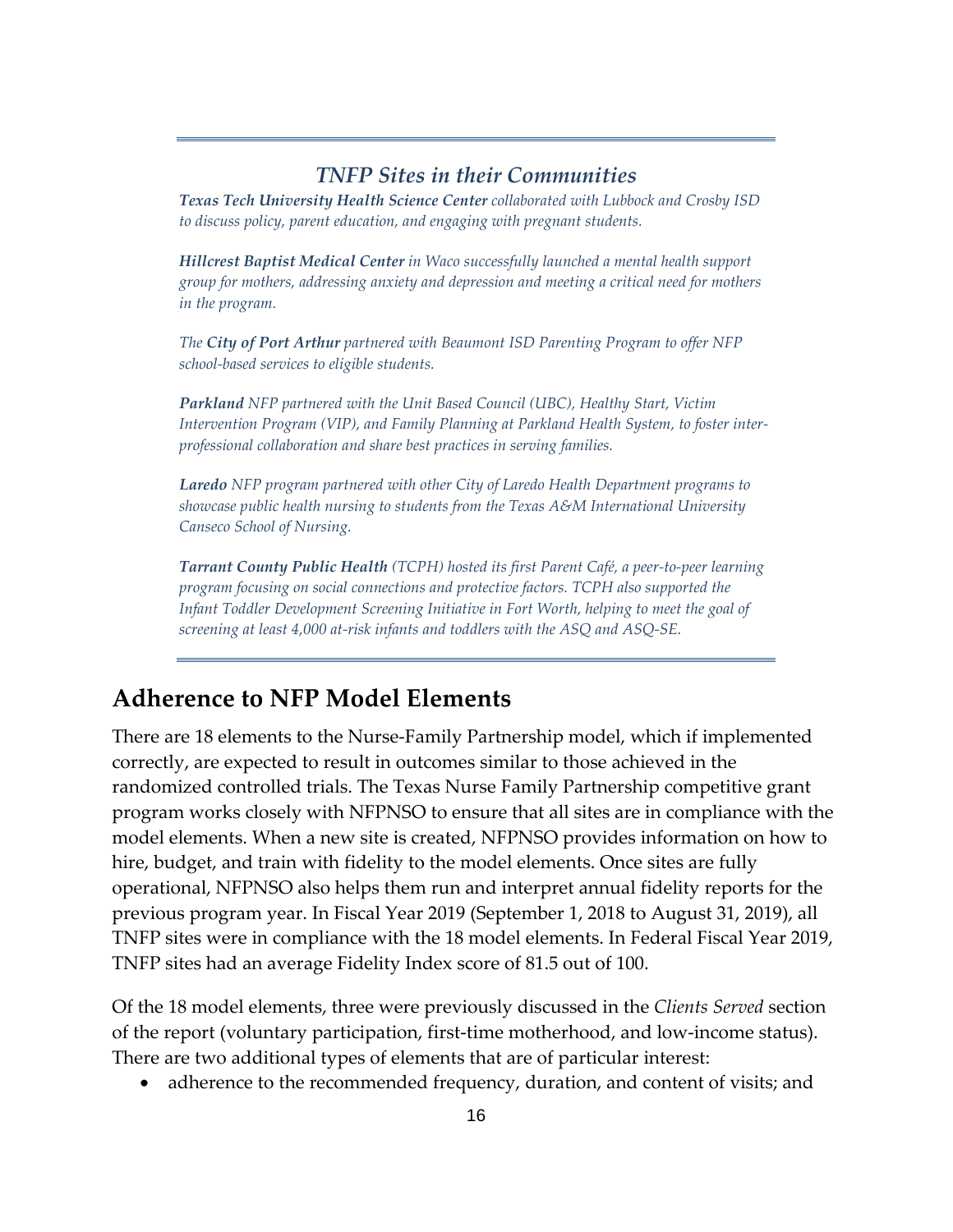• the regular assessment of mother and child health and well-being.

These two types of elements are discussed in greater detail below. More information about the remaining model elements is provided in the appendix to this report.

#### <span id="page-20-0"></span>*Visit Frequency, Duration, and Content*

Model Elements 5, 6, 7, and 10 address the characteristics of nurse home visits. These elements are meant to ensure that the interventions provided by nurse home visitors are consistent with the visits that were provided in the randomized controlled trials. As mentioned previously, NFPNSO allows some flexibility within these standards to address client needs.

*Element 5. Client is visited one-to-one, one nurse home visitor to one first-time mother.* Family members or significant others may be included in visits, if clients prefer. Fathers are particularly encouraged to attend visits when possible and appropriate. The nurse home visitor engages in a therapeutic relationship with the client, focusing on meeting the individual client's needs and empowering her to promote her own health and the health and well-being of her child. In some circumstances, the nurse home visitor may bring another home visitor or supervisor for the purposes of peer consultation. This practice helps clients learn that nurse home visitors work as a team to help support their clients and can reduce attrition if the home visitor goes on leave or if there is agency turnover.

The TNFP program closely follows NFPNSO guidelines pertaining to home visits. Overall, 98.5 percent of all TNFP visits in Fiscal Year 2019 were one-on-one with clients. This is on par with the 98.6 percent of NFP visits done one-on-one at the national level.

*Element 6. Client is visited in her home as defined by the client, or in a location of the client's choice.* NFPNSO defines the client's home as the place where she is currently residing for the majority of time. This could include a shelter, friend's home, or temporary living situation for some of the most at-risk clients. Visiting the client in her home allows the nurse home visitor a better opportunity to observe, assess, and understand the client's and child's living context and challenges. More specifically, home visits allow the nurse to assess client safety, social dynamics, ability to provide basic needs, and the motherchild interaction. As mentioned previously, NFPNSO does allow some home visits to take place in other settings such as libraries, schools, or places of employment due to issues with the client's schedule or living situation. These visits are the exception rather than the rule and scheduled based solely on the client's need for accommodation.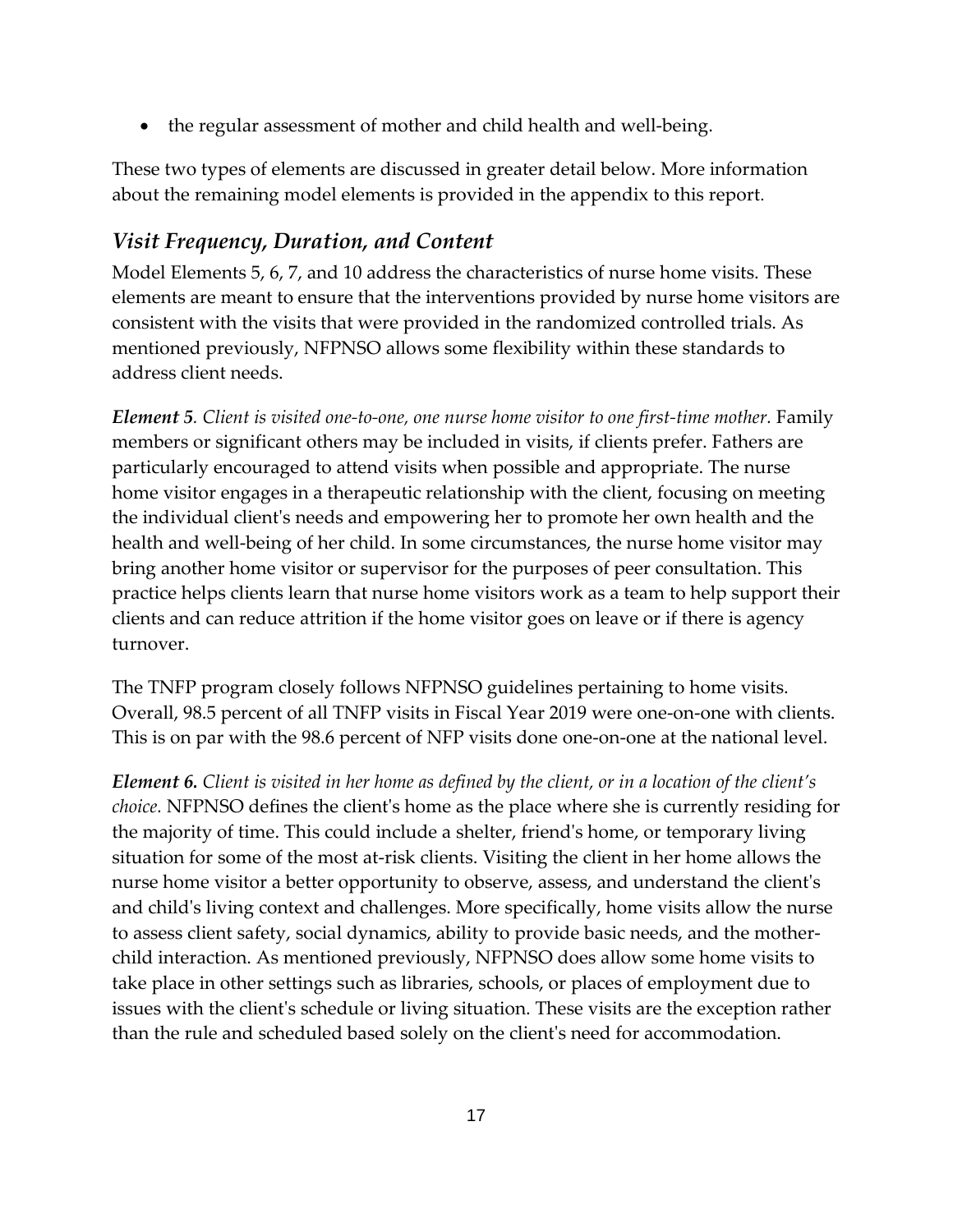Overall, 81.2 percent of TNFP visits took place in the home, and 94.3 percent of clients received at least one home visit in Fiscal Year 2019.On both measures, Baylor Health Teen Clinic was significantly lower than all others, predominantly due to the population served by the site. TNFP sites had slightly higher percentages of visits taking place in the home and clients receiving at least one home visit, compared to national percentages over the same time period, which were 77.7 and 92.4 percent, respectively.

*Element 7. Client is visited throughout her pregnancy and the first two years of her child's life in accordance with the NFP visit schedule or an alternative schedule agreed upon between the client and nurse.* The frequency of home visits may influence the effectiveness of the NFP programs. Even if clients do not use the home visitor to the maximum level recommended, the regular contact from the nurse home visitor over a long period of time is a powerful tool for change for the mother and the family. The high frequency of home visits early in the pregnancy and throughout the first two years of the child's life may have the greatest impact on maternal behavior, and thereby the highest probability of improving outcomes. For example, substance abuse, smoking, and nutrition greatly influence fetal development. Addressing these issues early with the client can reduce the risks for adverse outcomes for the mother and child.

NFPNSO measures adherence to Element 7 through client retention rates in each phase of the program. TNFP clients were retained in the program at rates greater than or close to equal to national NFP for all three phases. **Figure 3** shows the differences between TNFP and national NFP. It should be noted that retention rates are calculated based on the potential completers of each phase, so greater retention in the pregnancy phase means more potential completers at each stage of the program.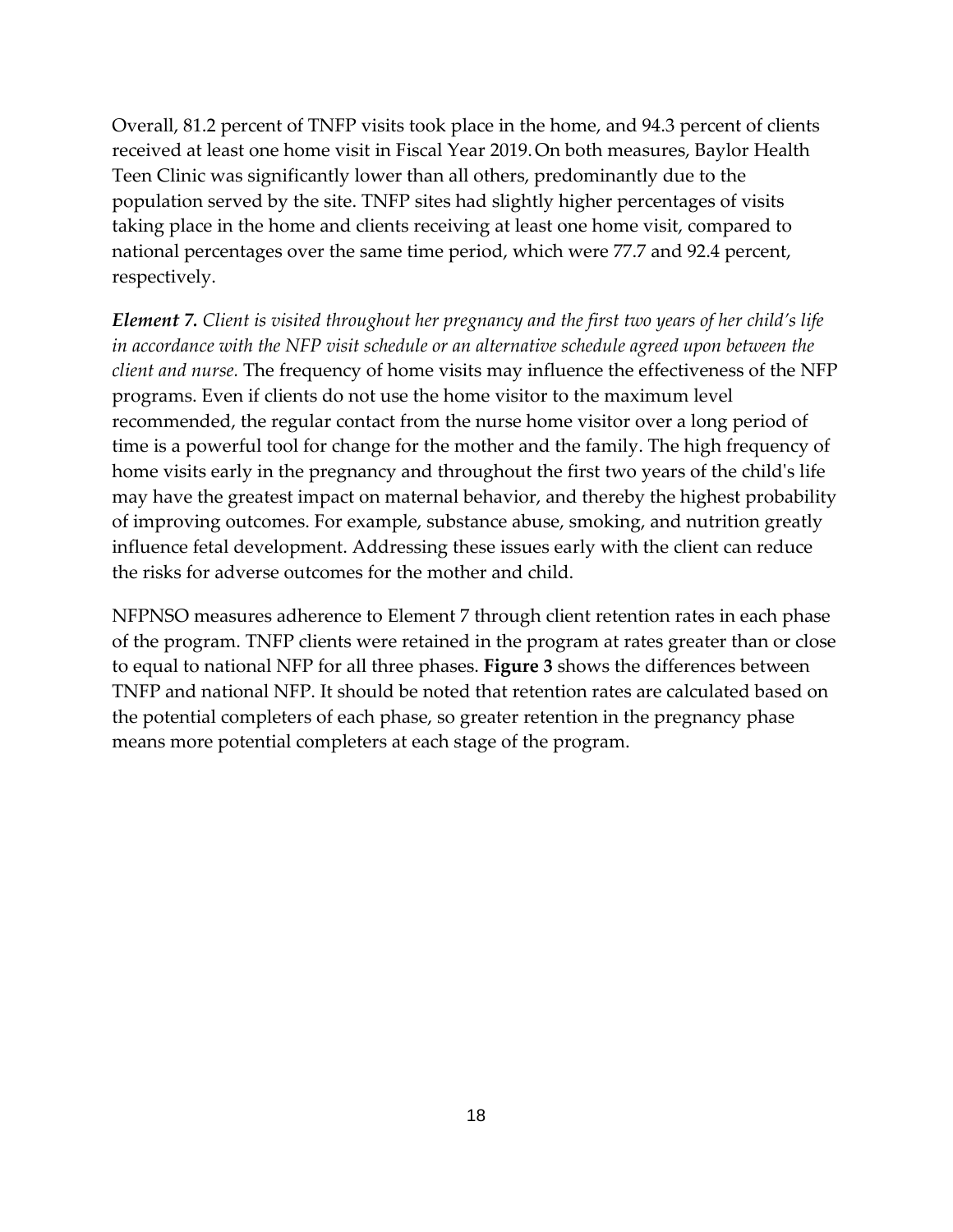

<span id="page-22-0"></span>**Figure 3. Retention Percentage during Each Phase for TNFP and National NFP, Federal Fiscal Year 2019**

*Source: 2019 Texas Fidelity Report, October 1, 2018 to September 30, 2019, retrieved from Nurse-Family Partnership Business Intelligence Portal on October 12, 2019.*

Additionally, PEI tracks adherence to Element 7 by tracking family engagement in the program for at least one year. In Fiscal Year 2019, 91 percent of families who had enrolled a year ago were still enrolled in the program. Long-term enrollment in TNFP ensures that families receive the full benefits of the program.

*Element 10. Nurse home visitors use professional knowledge, nursing judgment, nursing skills, screening tools and assessments, frameworks, guidance, and the NFP Visit-to-Visit Guidelines to individualize the program to the strengths and risks of each family and apportion time across the defined program domains.* Nurse home visitors use strength-based approaches to working with families and individualize the guidelines to meet clients' needs. These approaches fall under six life domains. Nurse home visitors are encouraged to include information about all of the domains in each visit. **Table 4** shows the six life domains and the types of issues addressed under each domain.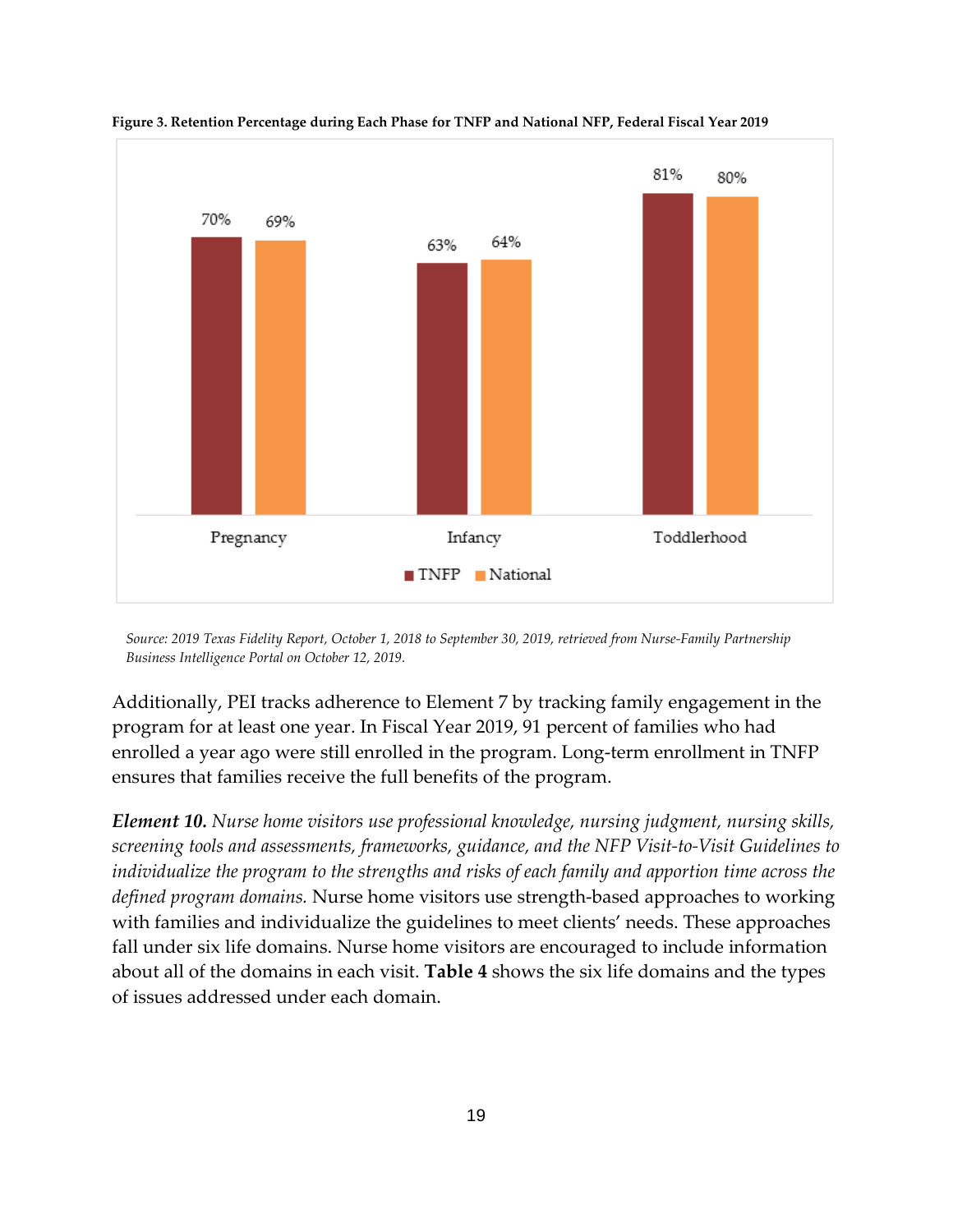| Domain                    | <b>Issues Addressed</b>                                          |
|---------------------------|------------------------------------------------------------------|
| <b>Personal Health</b>    | Health maintenance practices, nutrition and exercise, substance  |
|                           | abuse, and mental health functioning                             |
| Environmental             | The adequacy of home, work, school, and neighborhood for         |
| Health                    | maternal and infant health                                       |
| <b>Life Course</b>        | Client goals related to childbirth planning and economic self-   |
| Development               | sufficiency                                                      |
| <b>Maternal Role</b>      | Client's acceptance of the mothering role; knowledge and skills  |
|                           | to promote the physical, behavioral, and emotional health of a   |
|                           | child                                                            |
| <b>Friends and Family</b> | Helping clients deal with relationship issues, and enhance their |
|                           | own goals and management of child care                           |
| <b>Health and Human</b>   | Linking families with needed community resources                 |
| <b>Services</b>           |                                                                  |

**Table 4. NFPNSO Life Domains**

It should be noted that there is significant flexibility within the guidelines to address the strengths and challenges faced by each family. Nurse home visitors are expected to individualize visit content to meet the client's needs rather than adhering to a predetermined schedule. This may mean that as certain challenges occur in the lives' of clients and their families, one or more life domains may not be covered in a given visit. This is consistent with the expectations of NFPNSO.

**Figure 4** shows the weighted average percent of time spent on each domain per visit in each phase for TNFP sites as compared to the national average. TNFP home visitors were in-line with NFP sites nationally on the proportion of time spent at each home visit devoted to the five domains. According to NFP standards, TNFP and national NFP sites were in or above range on discussions of most domains in the pregnancy, infancy, and toddlerhood phases that are measured using the time-spent metric. Sites were slightly below standard for discussion of the maternal role in pregnancy, infancy, and toddlerhood and slightly below the range for life course development in toddlerhood, both nationally and in Texas. The final domain—health and human services—is measured primarily through referrals rather than time spent, and is discussed further in the assessment of health and well-being section of this report.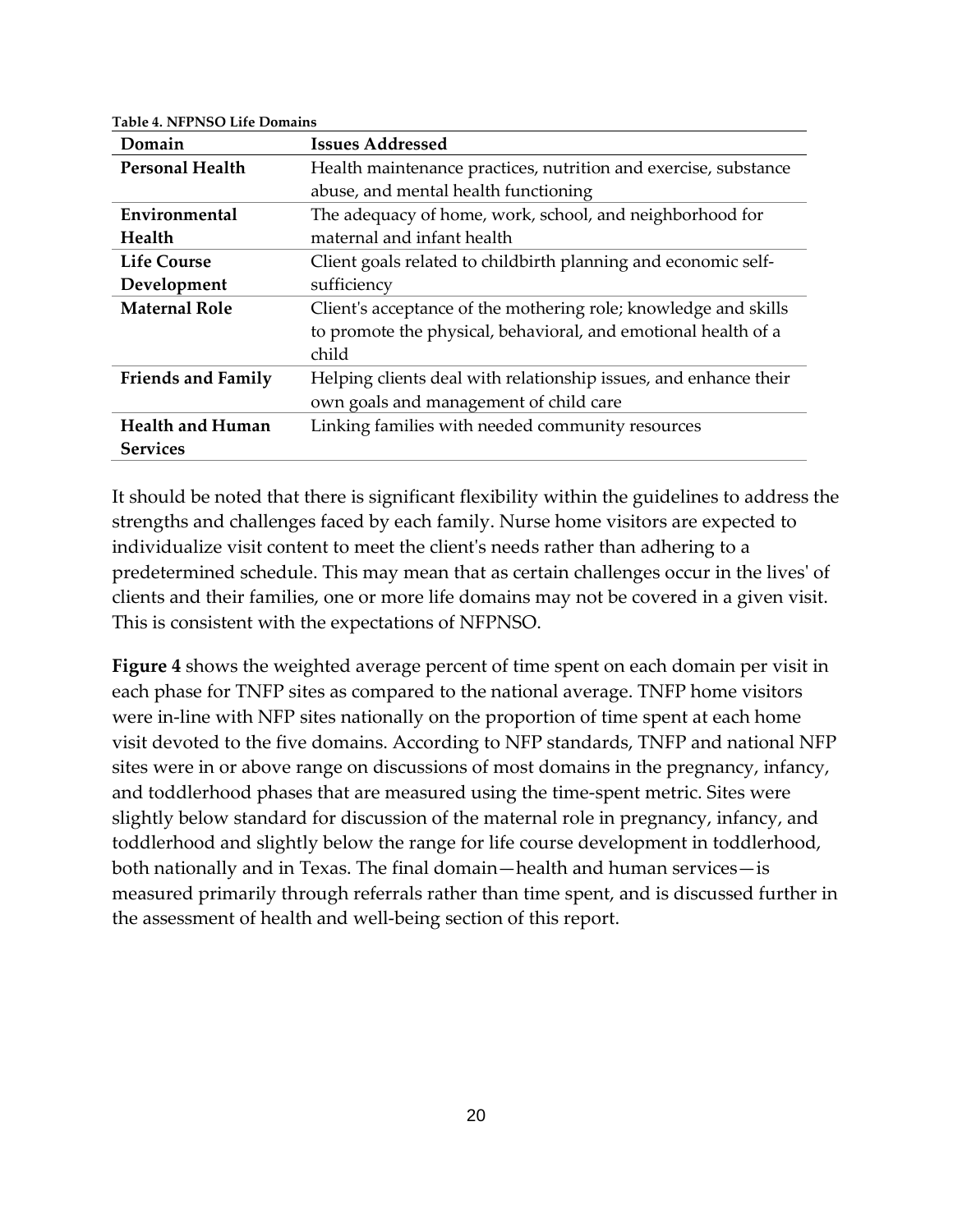<span id="page-24-1"></span>

**Figure 4. Average Time Spent Per Visit on Each Domain for TNFP and National NFP, Fiscal Year 2019**

*Source: DFPS analysis of TNFP site data provided to DFPS on October 8, 2019.*

#### <span id="page-24-0"></span>*Assessment of Health and Well-Being*

One of the key services provided by nurse home visitors in the NFP program is to regularly assess the health and well-being of mothers and children participating in the program. To accurately and regularly conduct those assessments, nurse home visitors must:

- follow the visiting guidelines discussed in the previous section;
- enter the program with sufficient education to adequately assess health and wellbeing; and
- receive adequate training on the NFP model, theories, and structure to deliver the program in a way that facilitates formal and informal assessments of health and well-being.

Model Elements 8, 9, and 11 address the education and training required of nurse home visitors to be able to adequately and regularly assess maternal and child health and well-being.

**Element 8.** *Nurse home visitors and nurse supervisors are registered professional nurses with a minimum of a Baccalaureate degree in nursing (BSN).* When new nurse home visitors are hired into the program, supervisors are expected to evaluate their background, levels of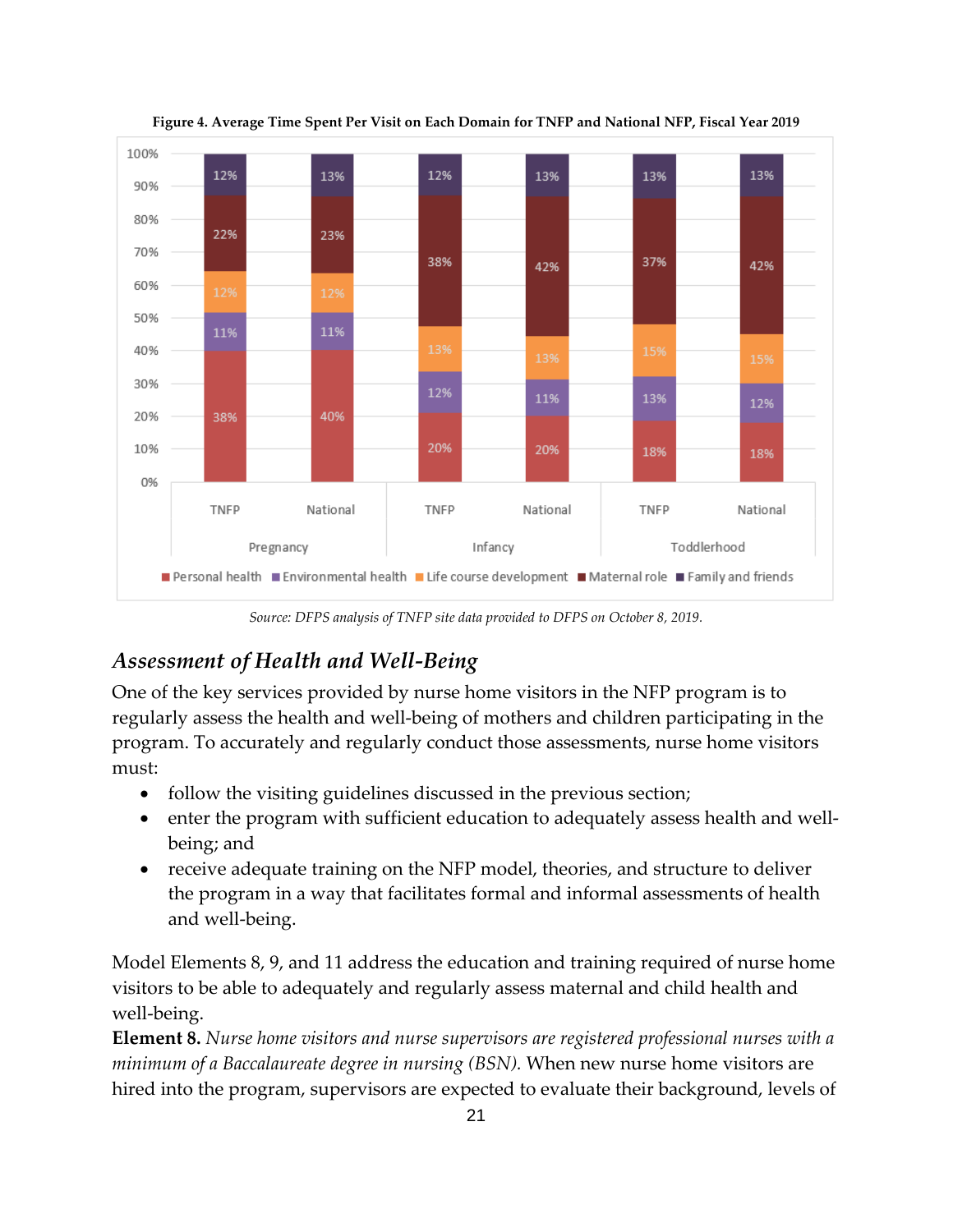knowledge, skill, and abilities in relation to the services provided by the NFP program. A Bachelor of Science in Nursing (BSN) degree is the standard educational background for entry into public health, and the model expects that all nurse home visitors will be licensed registered nurses with at least a BSN. For supervisors, a master's degree in nursing is preferred. In circumstances where agencies struggle to hire nurses with a BSN, NFPNSO does allow for agencies to hire experienced nurses without a BSN. When agencies do so, they are expected to support professional development and encourage the nurse to complete a BSN. Sites seeking to hire non-BSN nurses are expected to consult with the state and NFPNSO on the hire.

At the end of Fiscal Year 2019, all TNFP program sites were in adherence with this program element; 96.3 percent of TNFP nurse home visitors have a Bachelor's degree or higher in nursing, as compared to 89.8 percent nationally.

**Element 9***. Nurse home visitors and nurse supervisors complete core educational sessions required by Nurse-Family Partnership National Service Office and deliver the intervention with fidelity to the Nurse-Family Partnership Model.* The specialized nature of the NFP program requires extensive training on the model, theories, and structure to deliver the program effectively, even among the highly trained group of nurses hired to work for NFP programs. NFPNSO requires that all nursing staff complete all NFP education sessions in a timely manner, the first two of which must be completed before nurse home visitors can start visiting clients. The additional training sessions offered by NFPNSO are listed below. Two of the training sessions deal with the administration of formal assessments of child and maternal well-being, but all of the trainings feature skills and knowledge that are essential for the informal assessment of family well-being.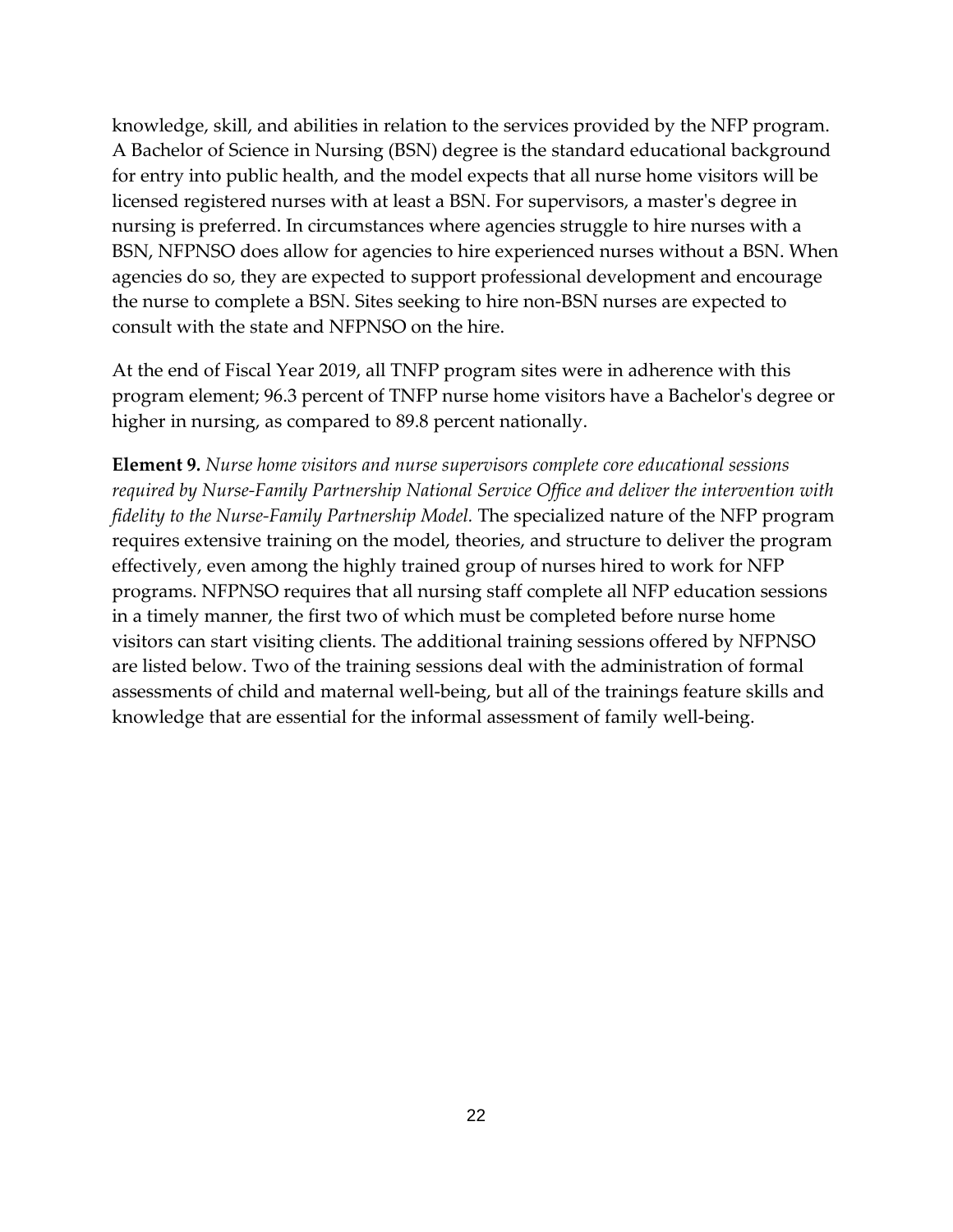#### *Examples of NFPNSO Training Sessions*

- *Instruction on Motivational Interviewing*
- *Partners in Parenting Education (PIPE)*
- *Ages and Stages Questionnaire (ASQ), and Ages and Stages Questionnaire, Social Emotional Screening (ASQ-SE)*
- *Assessment of Child Health and Development*
- *Positive Parenting and Caregiving*
- *Infant Cues and Behaviors (Keys to Caregiving)*
- *Texas Health Steps modules (optional)*
- *The Office of the Attorney General Paternity Opportunity Program*
- *Identification of Complications During Pregnancy*
- *Didactic Assessment of Naturalistic Caregiver-child Experience (DANCE)*

By the end of Fiscal Year 2019, 83 percent of nurse home visitors at TNFP sites had completed their initial NFPNSO educational training sessions. Of the remaining 17 percent, almost half had been employed with TNFP less than nine months.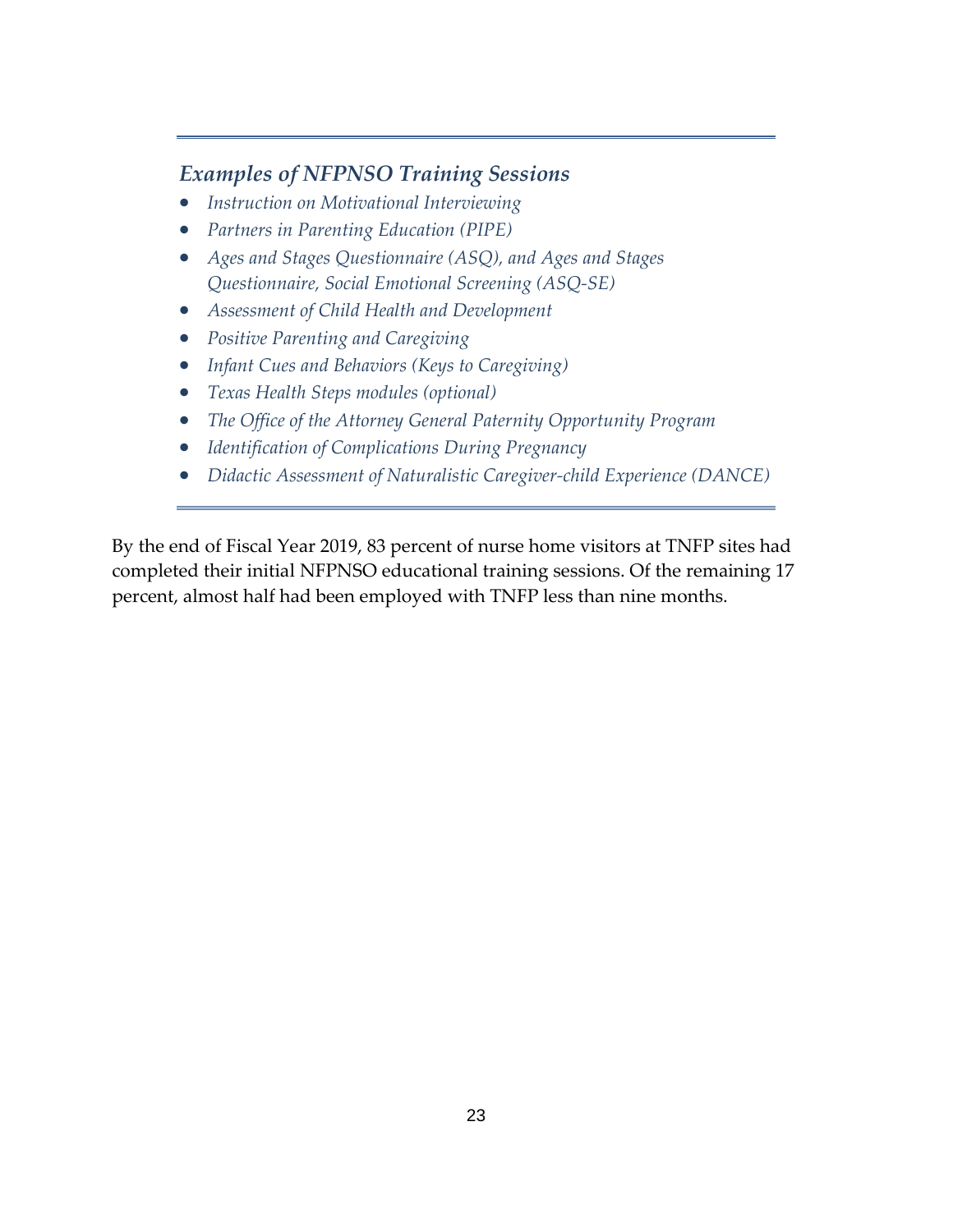## **Making a Difference for Families**

<span id="page-27-0"></span>The overarching goal of NFP programs is to intervene early in life to improve the lives of low-income children in a way that will benefit them and their communities across the life course. The introduction chapter of this report highlighted research into the longterm impacts of Nurse-Family Partnership programs. While the TNFP competitive grant program has not been in existence long enough to evaluate these long-term impacts, and such an analysis would be beyond the scope of this report, there are some short-term outcomes that can be assessed for Fiscal Year 2019, many of which have been associated with the positive long-term impacts that TNFP seeks to improve.

#### <span id="page-27-1"></span>*Establishment of Paternity*

Section 265.103, Texas Family Code requires TNFP program sites to assist clients in establishing paternity of their babies through an Acknowledgement of Paternity (AOP) form. To fulfill this requirement, TNFP helps clients understand paternity and child support services, and information on paternity establishment is provided to all clients. As mentioned in the previous section, all nurse home visitors complete the training in the Office of the Attorney General Paternity Opportunity Program as a part of their initial training. Nurse home visitors also complete an annual refresher course offered through the Office of the Attorney General and are able to complete AOP documentation should a client desire to complete it prior to their delivery.

In Fiscal Year 2019, 25 TNFP clients completed AOP documentation with their nurse home visitor prior to delivery. The number of clients who completed AOP documentation during their hospital stay following the birth of their child, or at a later time, is not independently tracked by the TNFP program. Many clients report that fathers are acknowledging paternity on the birth certificate, which is not captured in this data. PEI is working with Texas Department of State Health Services to match paternity data from birth records to TNFP data, tracking AOPs that take place in hospitals or after birth. In Fiscal Year 2020 and beyond, PEI will work with TNFP sites to increase AOP documentation for clients, and provide on-going training and technical assistance to nurse home visitors and nurse supervisors.

#### <span id="page-27-2"></span>*Improving Pregnancy and Maternal Outcomes*

Intervening in the lives of new families at the very beginning, prior to birth, can have long-lasting impacts on the health, well-being, and long-term success of children. Based on analysis of Fiscal Year 2019 data, TNFP programs appear to be associated with improved short-term outcomes that have an impact on long-term health and well-being.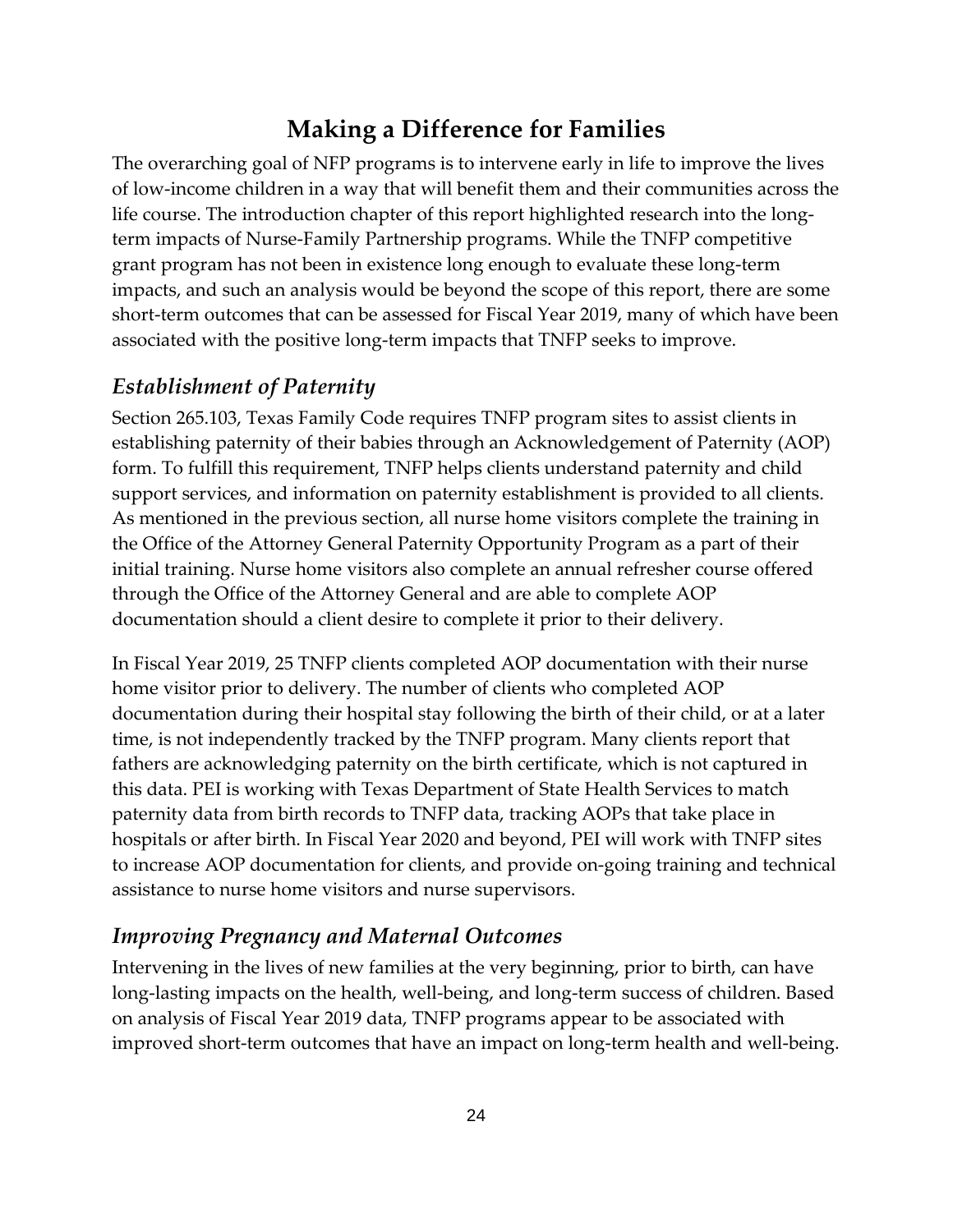#### **Full-Term Births**

Preterm births are an important risk factor for future child health and well-being and family well-being across the life course. Babies born preterm have greater mortality rates than full-term infants and are at a higher risk for a number of health problems at birth and later in life.<sup>[x](#page-36-9)</sup> Preterm births add an economic and emotional burden on families, and families with preterm babies are at a higher risk for child maltreatment. Preterm birth is also costly to society—the Institute of Medicine estimates that the cost of preterm births to the United States was over \$26 billion annually. $x$  Of the babies born to clients who enrolled in TNFP in Fiscal Year 2019, 85.8 percent were born full-term, approaching PEI's goal of at least 87 percent although lower than the 88 percent of fullterm births in Fiscal Year 2018. It should be noted that there was wide variation across sites on this outcome, with sites ranging from 72 percent to 97 percent full-term births, with the data driven mostly by demographic characteristics of clients and number of multiple births served by each site.

#### **Breastfeeding**

TNFP sites not only work to reduce risk factors for child maltreatment and poor overall health and well-being—they also seek to increase protective factors that help families thrive. Breastfeeding is an important protective factor. Breastfeeding has been associated with decreased risk of infections, asthma, and other health conditions for children and decreased risks of breast cancer in mothers. It's also associated with increased parental bonding and decreased risk of child maltreatment.<sup>[xii](#page-36-11)</sup>

Increasing breastfeeding rates among clients is a key goal of TNFP for ensuring positive family health and well-being far into the future. Of the 618 children who were between 6 and 12 months old in Fiscal Year 2019, 40.5 percent were still receiving breastmilk at six-months, exceeding PEI's goal of 15 percent and the 12.4 percent of mothers in the reference group, unmarried mothers from the Texas subset of the Fragile Families study.[xiii](#page-36-12) Additionally, this is an improvement over Fiscal Year 2018 rates, when 36 percent of 6 to 12 month-olds were still receiving breastmilk at six months.

#### **Well-Child Visits**

Annually, the American Academy of Pediatrics publishes a recommended schedule of well-child visits for children from newborn to 21 years old. This periodicity schedule is meant to serve as a minimum for each age group, assuming children are "receiving competent parenting, have no manifestations of any important health problems, and are growing and developing in a satisfactory fashion."[xiv](#page-36-13) Well-child visits are meant to establish a child with a medical home; assess child physical, mental, social, and behavioral development; and provide screenings and preventive medicine.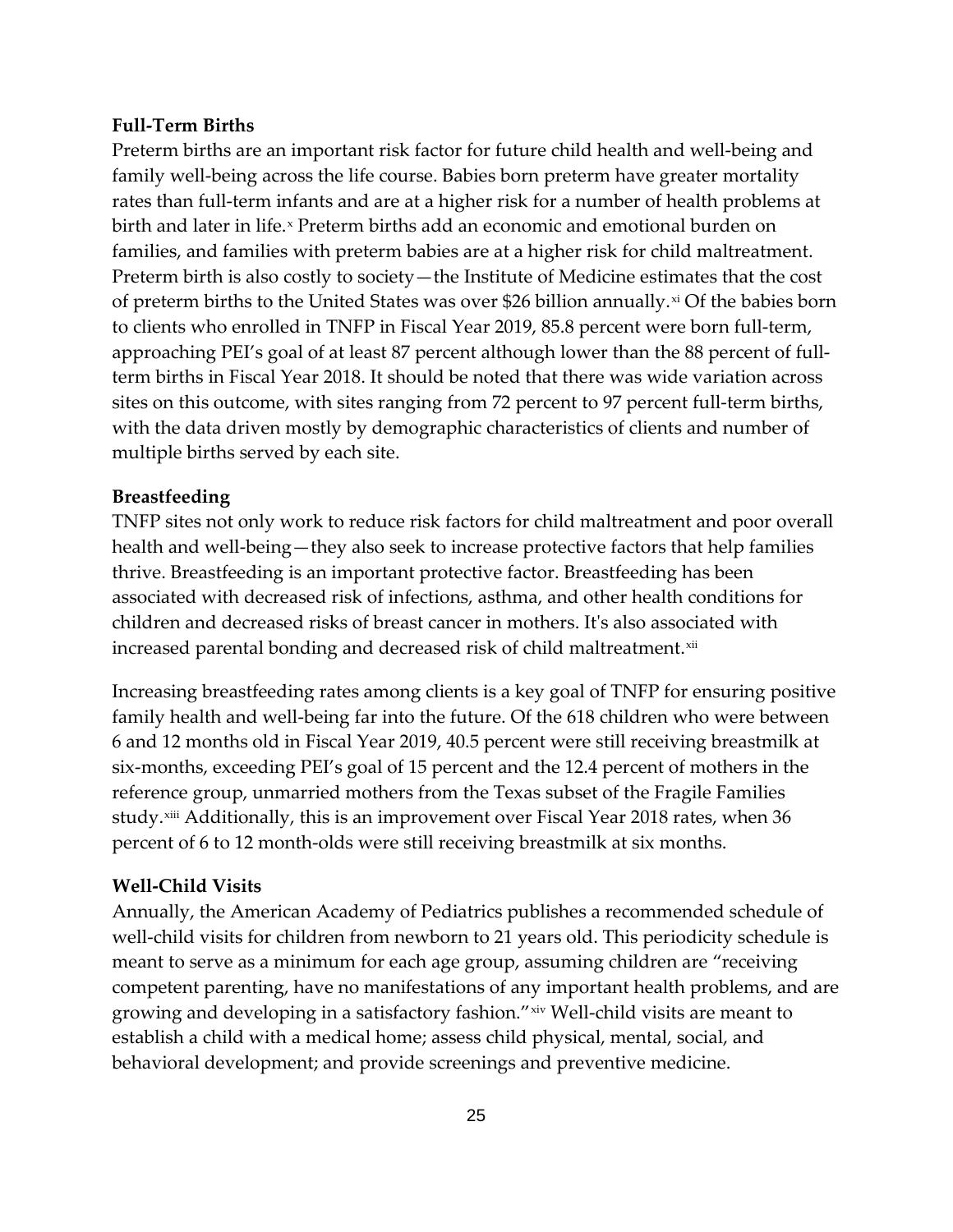In Fiscal Year 2019, a reported 44 percent of TNFP children received their last recommended well-child visit, falling short of meeting PEI's goal of 80 percent of children receiving their last well-child visit, and representing a significant decrease from Fiscal Year 2018 where 88 percent of children received their last recommended well-child visit. The reduction in reported well-child visits is attributed to changes in nurse home visitor record keeping; as TNFP sites transition to a new national data system, dates of well-child visits are recorded in a way that falls outside the periodicity schedule. There was some variation across sites, ranging from 28 percent at one site to 52 percent at another, as some sites have transitioned to the new national data system before others.

#### **Early Language and Literacy**

Significant variation exists in the amount and duration of early literacy activities across home environments. By age three, children in the lowest income families hear about 4 million fewer words than children in the highest income families. $x<sup>v</sup>$  By the time lowincome children enter kindergarten, they are already behind the learning curve. Research on NFP has shown that participation in the program can positively impact early childhood literacy, with effects lasting into third grade.<sup>[xvi](#page-36-15)</sup>

One way that NFP can increase early language and literacy is by encouraging families to read to, sing songs, or tell stories to their children. PEI set an ambitious goal of 80 percent of families engaged in the above activities with their children seven days a week, six months after birth (or after enrollment for programs that enroll children after birth). In Fiscal Year 2019, 72 percent of NFP families met that goal, fewer than the 80 percent target, but an increase over Fiscal Year 2018 when 69 percent of families engaged in language and literacy activities seven days a week. There was significant variation on this measure across sites, with 36 percent of families engaging in activities seven days a week at one site and 92 percent engaging in activities seven days a week at another site. PEI will continue to work with sites to improve performance on that indicator, including facilitating peer-learning across sites to encourage more families to engage in daily literacy activities with their children.

#### **Caregiver Self-Sufficiency**

Children who grow up in poverty face challenges across the life course. While the primary function of NFP is to improve health incomes for prenatal mothers and young children, family self-sufficiency is important for children's long-term development. Research from the field of developmental neurobiology suggests that the most important time to increase family income and improve self-sufficiency to improve child development is during early childhood.<sup>[xvii](#page-36-16)</sup>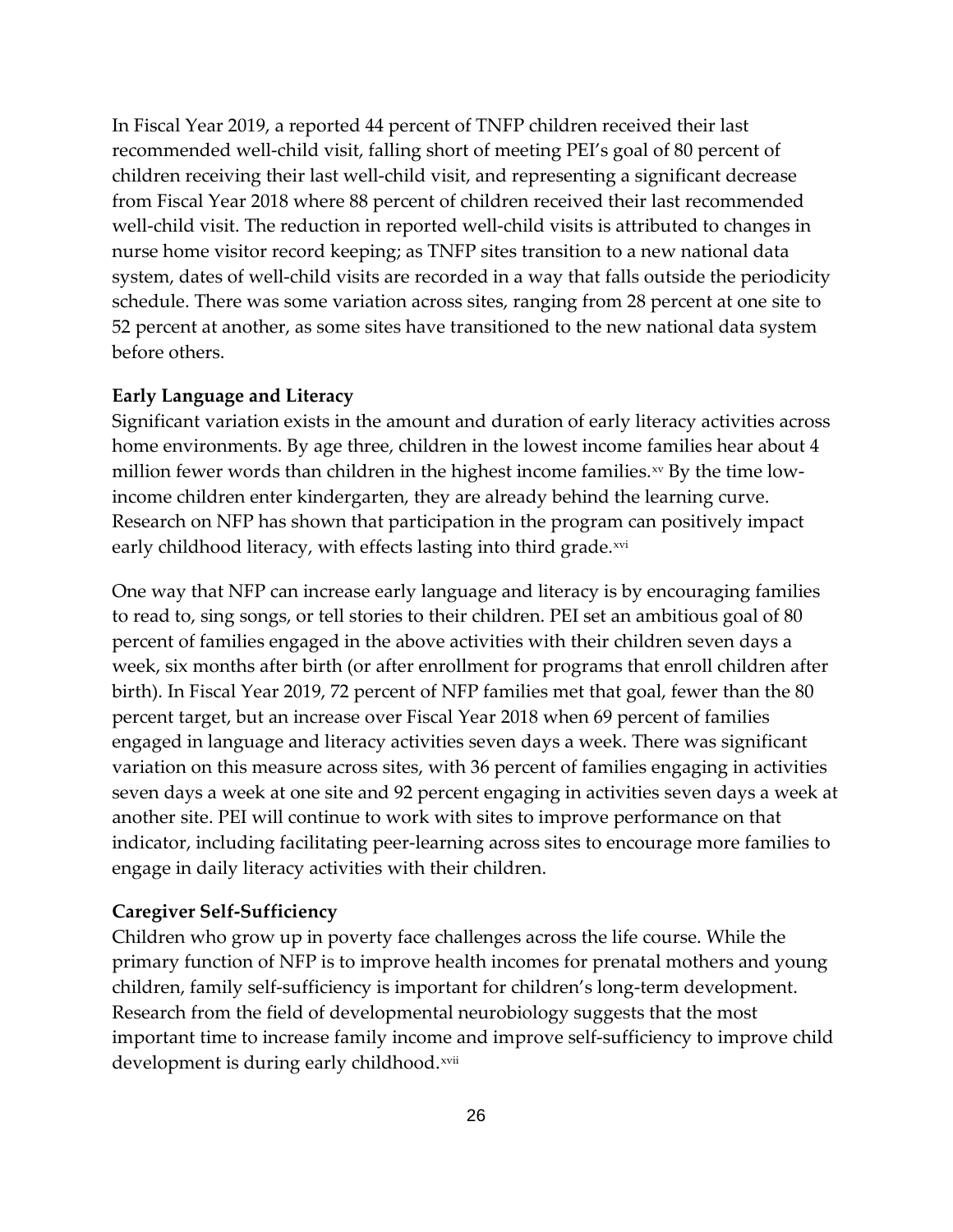In Fiscal Year 2019, there were changes in data collection that precluded assessing a caregiver's work or school status upon exiting the program. With the expansion of PEI Reporting System (PEIRS) to include data from TNFP sites, data accuracy on measures of caregiver self-sufficiency should improve in Fiscal Year 2020. PEI will continue to work with TNFP sites to meet the goal of 60 percent for this outcome in the coming year, building connections with employment and education resources to help clients exit the program self-sufficient.

<span id="page-30-0"></span>

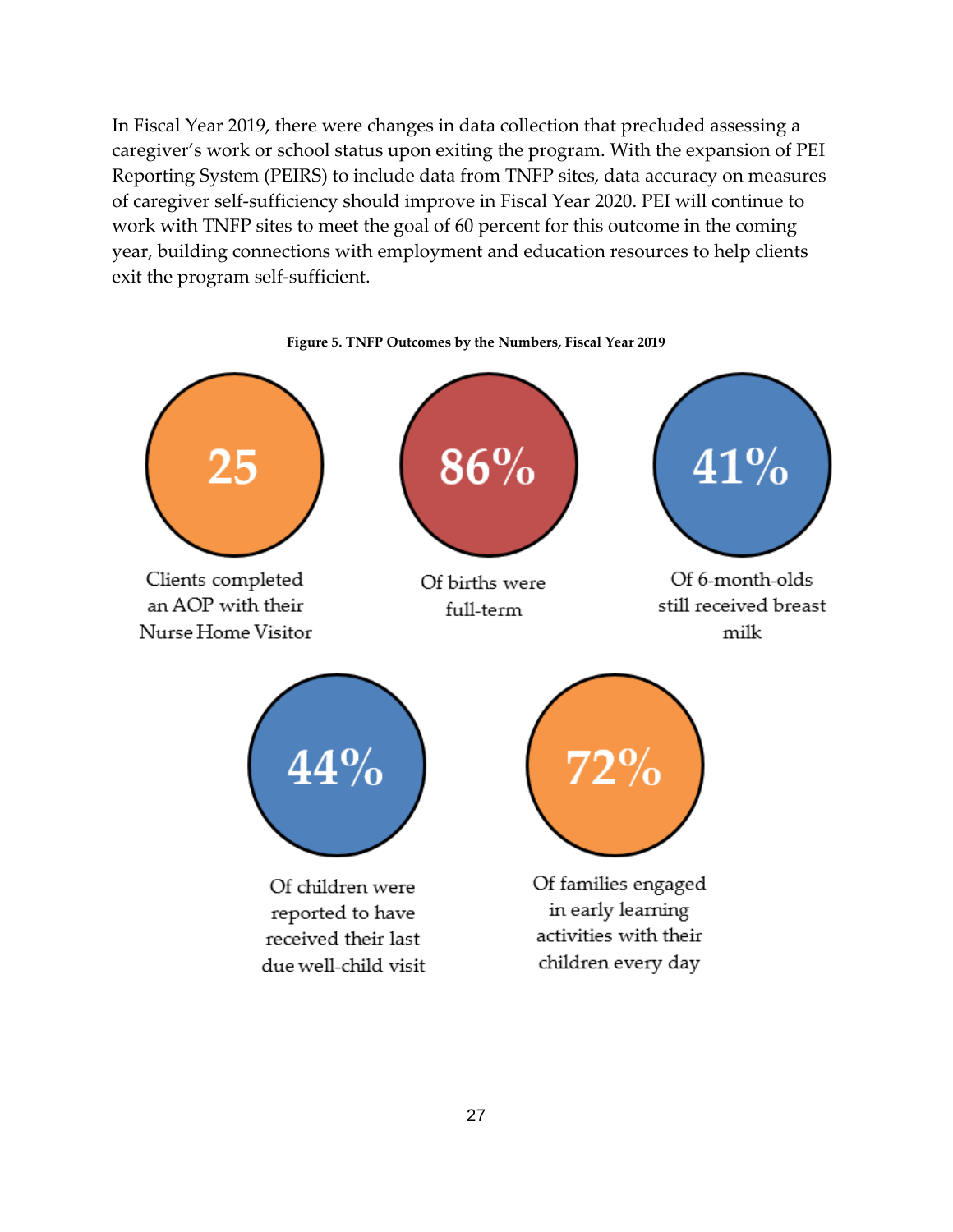## **The Future of TNFP**

<span id="page-31-0"></span>This report highlights how the Texas Nurse Family Partnership program is working in at-risk communities across the state to increase the health and well-being of lowincome, first-time mothers and their children. TNFP sites serve a diverse population across the state of Texas; are implementing the NFP model with fidelity across all elements; and continue to improve outcomes for mothers, families, and children. The work done by TNFP in Fiscal Year 2019 is predicted to have positive impacts on the lives of families served by the program and their communities for years to come.

With additional funding from the 86<sup>th</sup> Legislature, communities in Texas will see the expansion of TNFP services in Fiscal Year 2020. The City of Houston NFP program will receive funding to support six additional nurse home visitors, serving an additional 150 families. Texas Children's Health Plan will receive funding to hire one nurse home visitor, serving 30 families and expanding services into Galveston County. Finally, through an Interagency Contract with the University of Texas Health Science Center at Tyler, two additional nurse home visitors will be hired, serving 50 families and expanding services into Henderson County in East Texas. The additional funding will support expansion of TNFP services across the state, expanding the nurse home visitor workforce and extending capacity to reach 230 more families.

In Fiscal Year 2018, as part of its growth strategy, PEI contracted with Population Health at The University of Texas Health Science Center at Tyler (UTHSCT) to develop a series of tools, utilizing risk mapping and geographically based risk and resiliency models, to map the state's distribution of child maltreatment risk by residential zip code. In Fiscal Year 2019, the maltreatment risk maps were released, and PEI began using them to more effectively allocate resources and provide support to communities with the highest need. In Fiscal Year 2020 and beyond, PEI will use UTHSCT's risk maps to identify communities that would benefit from programs like TNFP and assist communities as they develop readiness to implement.

PEI continues to demonstrate its commitment to TNFP by providing funding, support, technical assistance, and learning opportunities to nurse supervisors and nurse home visitors. The Fiscal Year 2019 and Fiscal Year 2020 Partners in Prevention Conferences included sessions that qualified for Continuing Nursing Education (CNE) credits. This helps ensure that attendees from our Nurse Family Partnership programs receive professional development that serves their unique needs. PEI will strive to continue to offer training opportunities that support nurse home visitors in serving Texas mothers and families.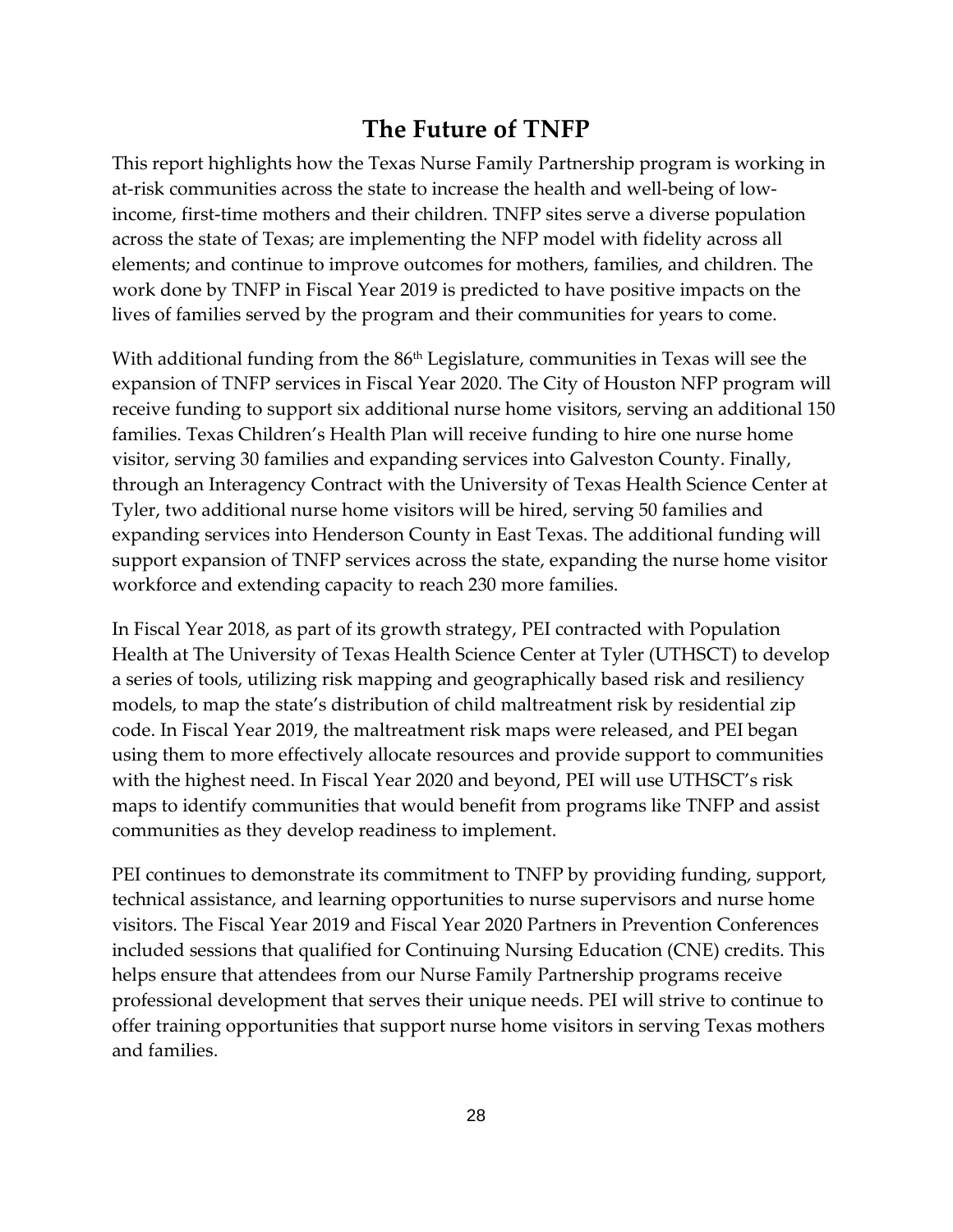Fiscal Years 2019 and 2020 are marked by new opportunities for continuing education, extending beyond the Partners in Prevention Conference. TNFP providers, nurse supervisors, and nurse home visitors have access to the bimonthly PEI newsletter TidbitsU, which highlights opportunities for continuing education and funding opportunities, as well as PEI's Learning Hub, a web-based professional development portal. The Learning Hub includes on-demand courses covering topics like child safety; workplace wellness; continuous quality improvement; data entry, use, and interpretation; and racial equity.

Fiscal Year 2020 will also see new attempts at data collection, management, and analysis, both nationally and statewide. PEI is working with TNFP and other Texas Home Visiting programs to expand the PEI Reporting System and integrate their data needs with the unique requirements they bring into the system, allowing communities to track home visit schedules and requirements, staff caseload and retention, and client referrals to other services. PEIRS also will allow TNFP sites to track progress toward outputs and outcomes as data is collected. PEIRS expansion will finalize the merger between PEI and THV, improving data accuracy and giving PEI the ability to talk about NFP across funding streams for the first time. This project is scheduled for completion in Fiscal Year 2020.

Data collection and management changes are coming to NFP, as well. In Fiscal Year 2020, NFPNSO will continue transitioning from Efforts to Outcomes to a customdesigned system. The new system provides additional functionality to assure that the data collected by NFP is valid and reliable. As part of the transition, NFP is auditing and quality checking all of their data to ensure that the data moving into the new system is accurate. Some TNFP sites have already transitioned to the new system, while others will transition in Fiscal Year 2020. TNFP and PEI are supporting this transition by serving as pilot testers and providing feedback.

The multiple data transitions that TNFP will be engaging in during Fiscal Year 2020 provide a unique opportunity to emphasize continuous quality improvement with our sites and build a culture of data-informed learning and action. The launch of PEIRS Expansion in FY 2020 will allow PEI and TNFP staff to work together to continuously review performance measures, promote interventions that work to improve outcomes, and explore root causes when they fall short. This increased capacity, along with the increases in resources and data system capability will ensure that TNFP can continue to serve Texas mothers and children with quality and fidelity into Fiscal Year 2020 and beyond.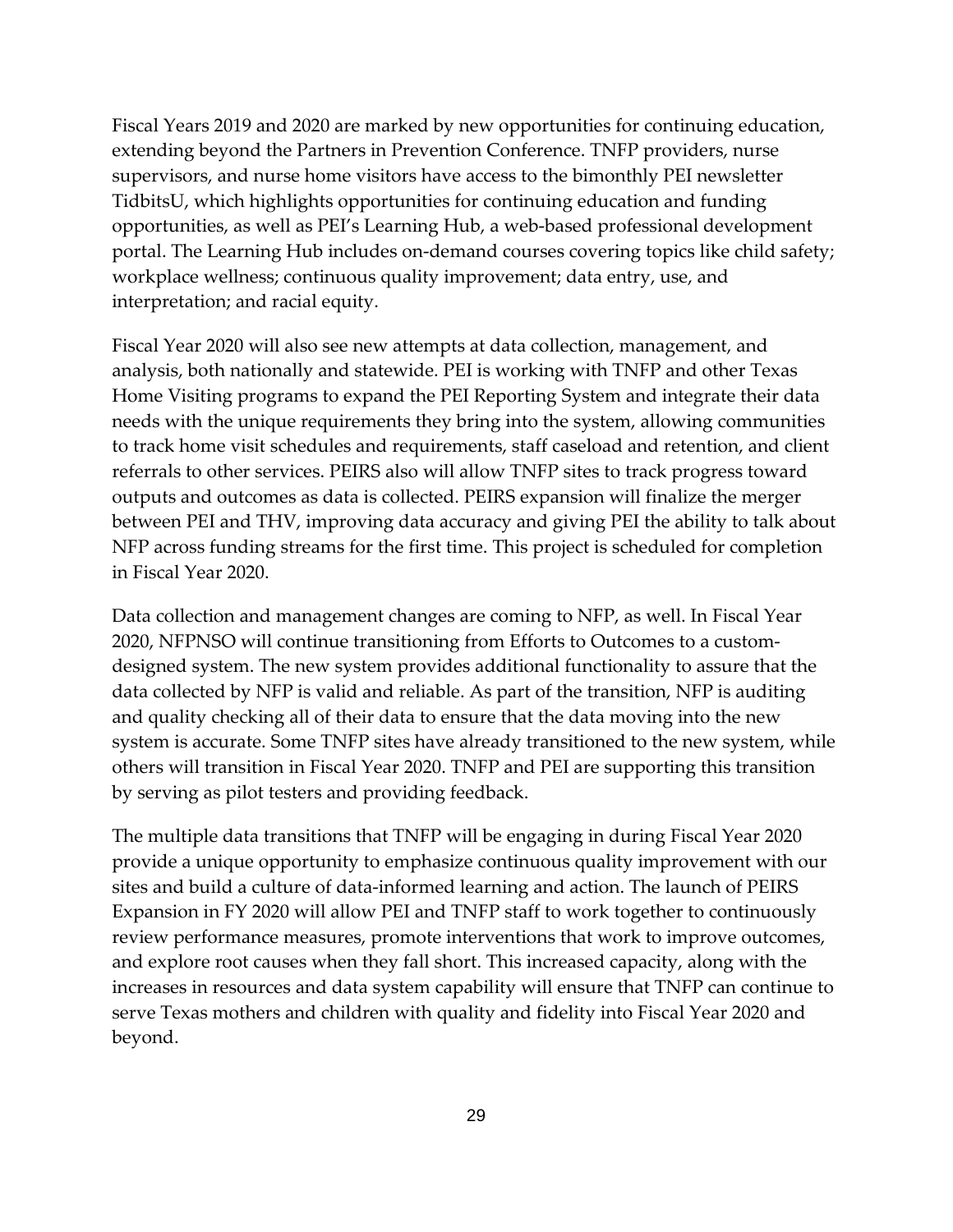## **Appendix: NFP Model Elements**

## <span id="page-33-1"></span><span id="page-33-0"></span>*Clients*

- **Element 1:** Client participates voluntarily in the Nurse-Family Partnership program.
- **Element 2:** Client is a first-time mother.
- **Element 3:** Client meets low-income criteria at intake.
- **Element 4:** Client is enrolled in the program early in her pregnancy and receives her first home visit by no later than the end of week 28 of pregnancy.

#### <span id="page-33-2"></span>*Intervention Context*

- **Element 5:** Client is visited one-to-one, one nurse home visitor to one first-time mother or family.
- **Element 6:** Client is visited in her home as defined by the client, or in a location of the client's choice.
- **Element 7:** Client is visited throughout her pregnancy and the first two years of her child's life in accordance with the standard NFP visit schedule or an alternative visit schedule agreed upon between the client and nurse.

### <span id="page-33-3"></span>*Expectations of Nurses and Supervisors*

- **Element 8:** Nurse home visitors and nurse supervisors are registered professional nurses with a minimum of a baccalaureate degree in nursing.
- **Element 9:** Nurse home visitors, and nurse supervisors participate in and complete all education required by the NFPNSO. In addition, a minimum of one current NFP administrator participates in and completes the Administration Orientation required by NFPNSO.

### <span id="page-33-4"></span>*Application of the Intervention*

- **Element 10:** Nurse home visitors use professional knowledge, nursing judgment, nursing skills, screening tools and assessments, frameworks, guidance and the NFP Visit-to-Visit Guidelines to individualize the program to the strengths and risks of each family and apportion time across the defined program domains.
- **Element 11:** Nurse home visitors and supervisors apply nursing theory, nursing process and nursing standards of practice to their clinical practice and the theoretical framework that underpins the program, emphasizing Self-Efficacy, Human Ecology and Attachment theories, through current clinical methods.
- **Element 12:** A full-time nurse home visitor carries a caseload of 25 or more active clients.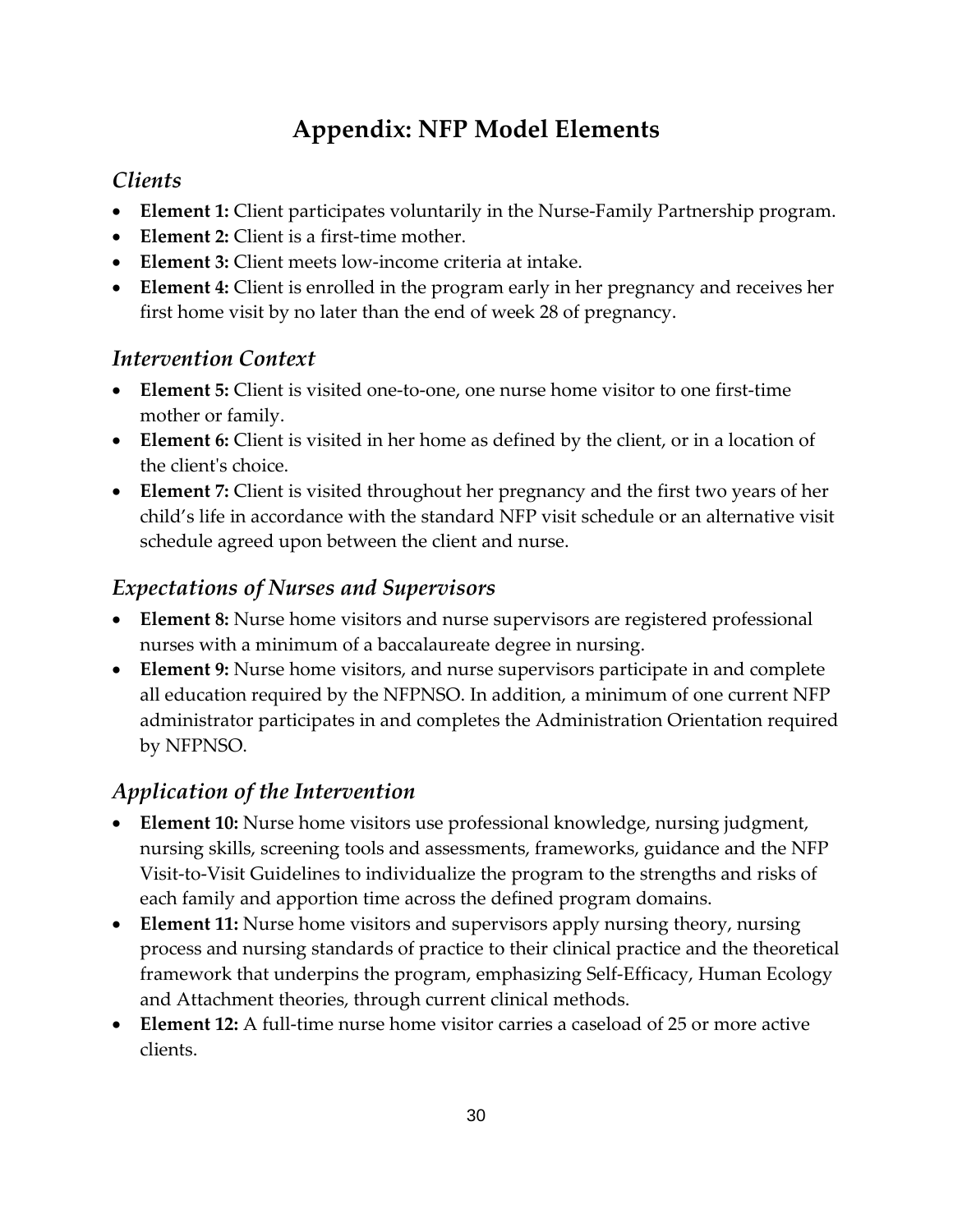## <span id="page-34-0"></span>*Reflection and Clinical Supervision*

- **Element 13:** NFP agencies are required to employ at all times a NFP nurse supervisor.
- **Element 14:** Nurse supervisors provide nurse home visitors clinical supervision with reflection, demonstrate integration of the theories, and facilitate professional development essential to the nurse home visitor role through specific supervisory activities including one-to-one clinical supervision, case conferences, team meetings, and field supervision.

## <span id="page-34-1"></span>*Program Monitoring and Use of Data*

• **Element 15:** Nurse home visitors and nurse supervisors collect data as specified by the Nurse-Family Partnership National Service Office and ensure that it is accurately entered into the NFP data collection system in a timely manner. Element 15a: NFP nurse home visitors and supervisors use data and NFP reports to assess and guide program implementation, enhance program quality and demonstrate program fidelity and inform clinical practice and supervision.

#### <span id="page-34-2"></span>*Agency*

- **Element 16:** A Nurse-Family Partnership Implementing Agency is located in and operated by an organization known in the community for being a successful provider of prevention services to low-income families.
- **Element 17:** A Nurse-Family Partnership Implementing Agency convenes a longterm community advisory board that meets at least quarterly to implement a community support system to the program and to promote program quality and sustainability.
- **Element 18:** Adequate support and structure shall be in place to support nurse home visitors and nurse supervisors to implement the program and to assure that data are accurately entered into the database in a timely manner.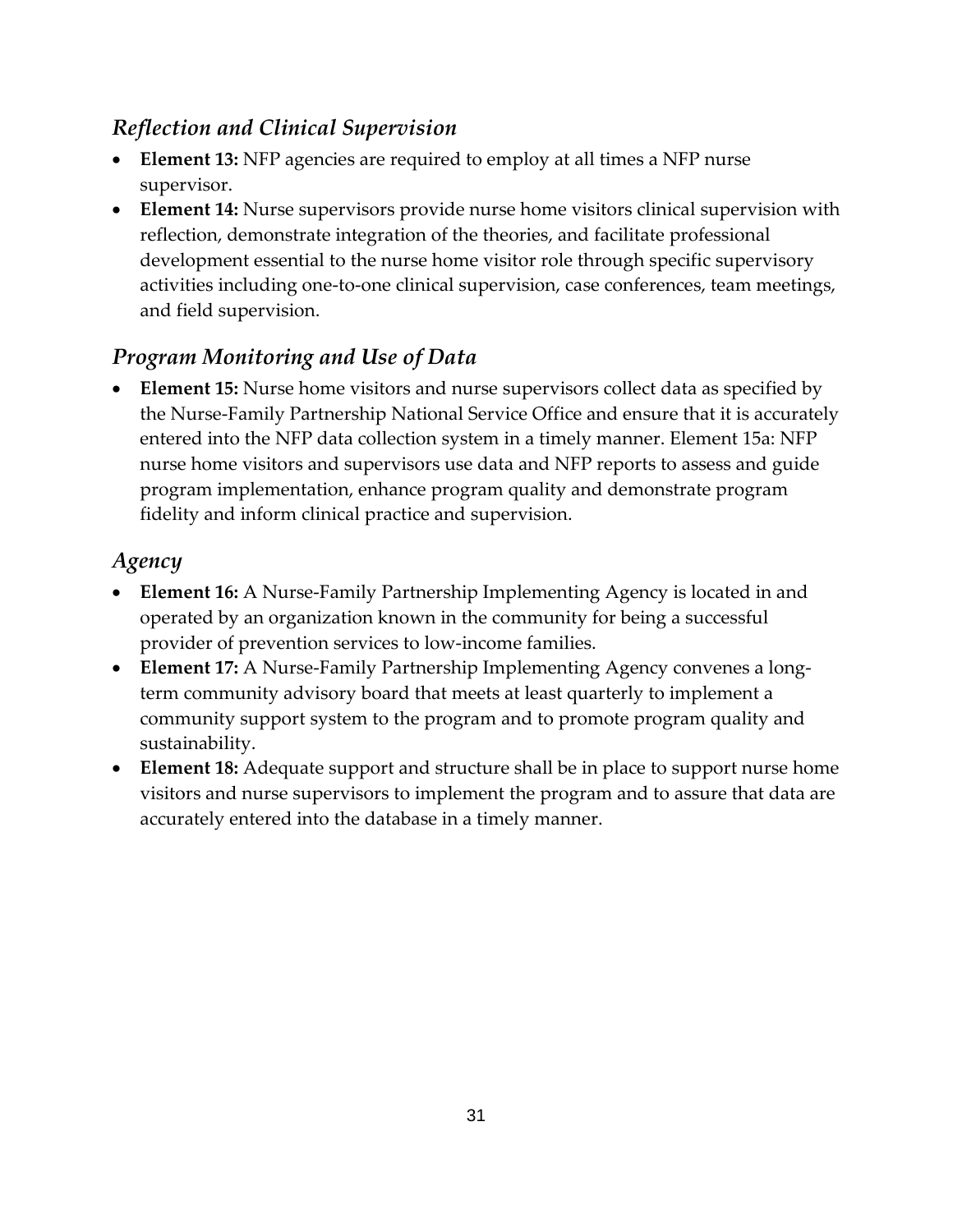#### **Endnotes**

<span id="page-35-0"></span> $\overline{a}$ 

xvi Olds, D., Eckenrode, J., Henderson, C., et al. (1997). Long-term effects of home visitation on maternal life course and child abuse. *JAMA, 278*: 637-643

<sup>i</sup> The first pilot of the program was a randomized controlled NFP trial in Elmira, New York in 1978. NFP mothers from Elmira and their children have been followed since 1978. ii Nurse Family Partnership. (2019). Nurse-Family Partnership national snapshot: Families served. Retrieved October 23, 2019 from: https://www.nursefamilypartnership.org/wpcontent/uploads/2019/07/NFP\_Snapshot\_April2019.pdf iii Karoly, L. A., Kilburn, R. M., & Cannon, J. S. (2005). *Early childhood interventions: Proven results, future promise*. RAND Corporation. Retrieved October 23, 2019 from https://www.rand.org/content/dam/rand/pubs/monographs/2005/RAND\_MG341.pdf iv The model "elements" were previously referred to as "standards," but NFPNSO has changed their language and now use the term "elements" to describe them. <sup>v</sup> Miller, T. R. (2013). Nurse-Family Partnership home visitation: Costs, outcomes, and return on investment. Pacific Institute for Research and Evaluation. vi New nurse home visitors are given a year to gradually increase their client load while they complete initial training and gain on the job training and experience. vii Model guidance issued in 2017 allows providers to serve mothers who lost their baby within 30 days of the birth. Providers are considered to be operating with fidelity if no more than five percent of mothers served had a prior live birth, but lost the child within 30 days of birth. viii Based on the U. S. Department of Health and Human Services published poverty guidelines, available from: https://aspe.hhs.gov/poverty-guidelines. Pregnant women enrolling in the program are considered two individuals for eligibility purposes. ix NFPNSO criteria for low-income status is based on the demographic intake question: "Do you (client) qualify for TANF, Medicaid, WIC, or food stamps?" <sup>x</sup> Institute of Medicine (U.S.) Committee on Understanding Premature Birth and Assuring Healthy Outcomes; Behrman, R. E., & Butler, A. S. (Eds.). (2007). *Preterm birth: Causes, consequences, and prevention*. Washington, DC: National Academies Press. Available from: https://www.ncbi.nlm.nih.gov/books/NBK11362/ doi: 10.17226/11622 xi Institute of Medicine (U.S.) Committee on Understanding Premature Birth and Assuring Healthy Outcomes; Behrman, R. E., & Butler, A. S. (Eds.). (2007). *Preterm birth: Causes, consequences, and prevention.*  Washington, DC: National Academies Press. Available from: https://www.ncbi.nlm.nih.gov/books/NBK11362/ doi: 10.17226/11622 xii Department of Family Protective Services and Department of State Health Services. (2015). Strategic plan to reduce child abuse and neglect fatalities. Austin, TX. Available from: http://www.dfps.state.tx.us/About\_DFPS/Reports\_and\_Presentations/CPS/documents/2015/2015-03- 16\_DFPS\_DSHS\_Strategic\_Plan.pdf xiii McLanahan, S., Garfinkel, I., & Waller, M. (2000). Fragile families and child wellbeing study. Eunice Kennedy Shriver National Institute of Child Health and Human Development (NICHD). xiv American Academy of Pediatrics and Bright Futures. (2017). Recommendations for preventive pediatric health care. Available from https://www.aap.org/en-us/Documents/periodicity\_schedule.pdf xv Gilkerson, J., Richards, J.A., Warren, S.F., et al. (2017). Mapping the early language environment using all-day recordings and automated analysis. *American Journal of Speech-Language Pathology*, *26(2)*: 248-265 doi: 10.1044/2016\_AJSLP-15-0169